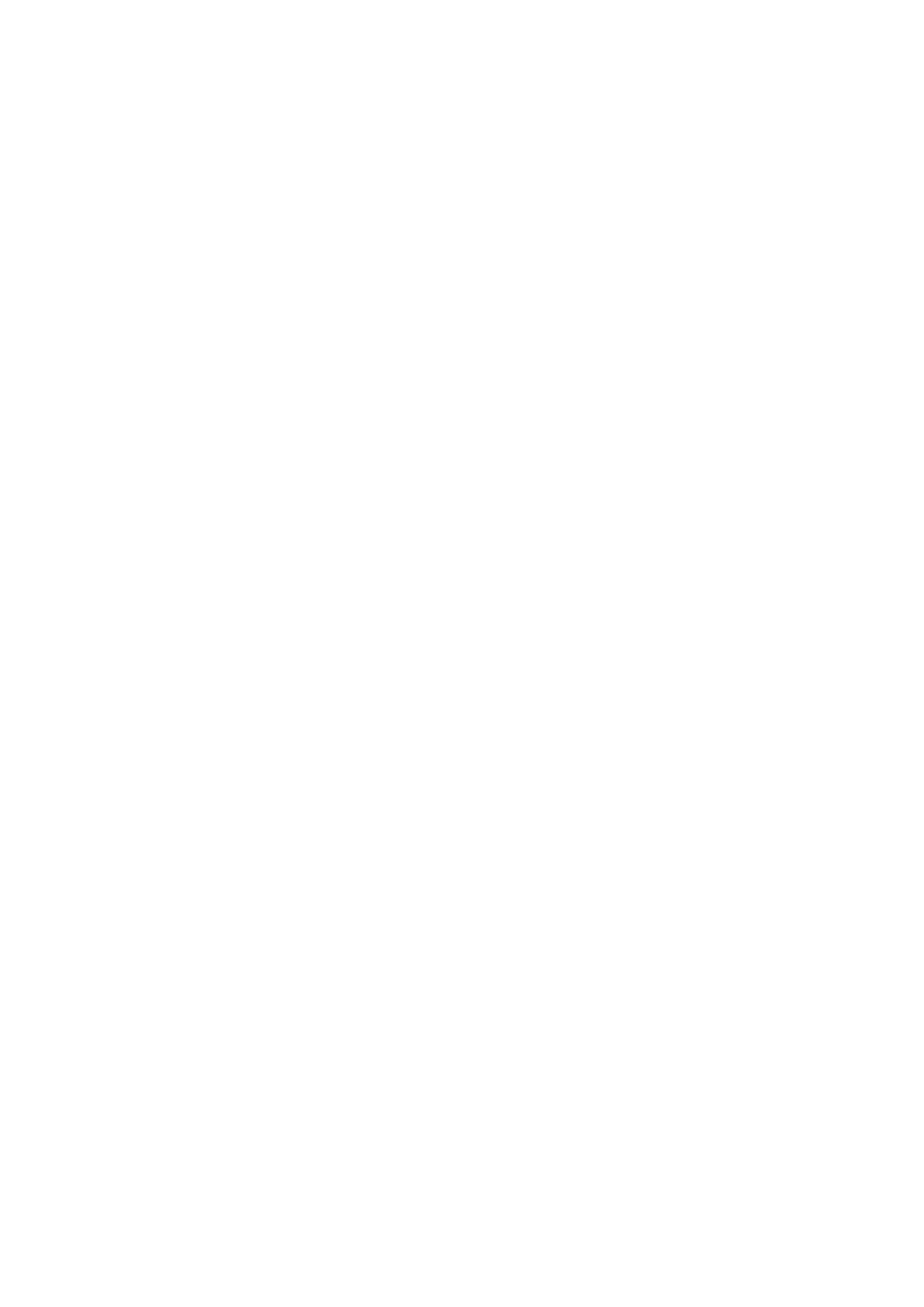### **Contents**

| 1. |     |                                                             |  |
|----|-----|-------------------------------------------------------------|--|
|    | 1.1 |                                                             |  |
|    |     |                                                             |  |
|    |     |                                                             |  |
|    |     | The Financial Markets and Insolvency (Settlement Finality)  |  |
|    | 1.2 |                                                             |  |
|    |     |                                                             |  |
|    |     |                                                             |  |
|    |     |                                                             |  |
|    |     |                                                             |  |
|    | 1.3 |                                                             |  |
|    |     |                                                             |  |
|    |     |                                                             |  |
| 2. |     |                                                             |  |
|    | 2.1 |                                                             |  |
|    | 2.2 |                                                             |  |
|    |     |                                                             |  |
|    |     |                                                             |  |
| 3. |     |                                                             |  |
|    |     |                                                             |  |
|    | 3.2 |                                                             |  |
|    |     |                                                             |  |
|    |     |                                                             |  |
|    |     |                                                             |  |
|    |     | 3.2.4 Operation of the system and settlement procedures 453 |  |
|    |     |                                                             |  |
|    |     |                                                             |  |
|    |     |                                                             |  |
|    | 3.3 |                                                             |  |
|    |     |                                                             |  |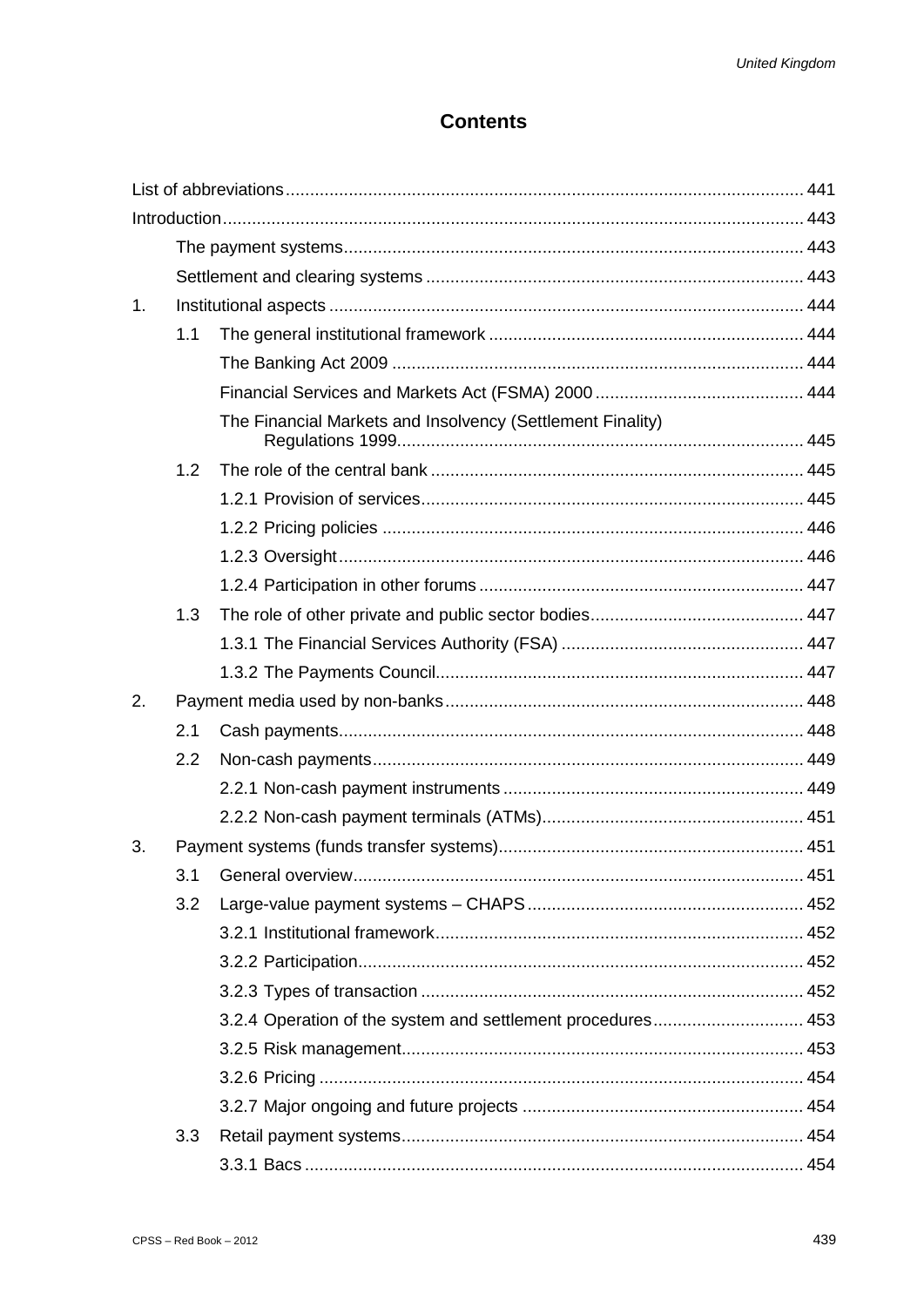| 4. | Systems for post-trade processing, clearing and securities settlement  459 |  |  |
|----|----------------------------------------------------------------------------|--|--|
|    | 4.1                                                                        |  |  |
|    |                                                                            |  |  |
|    |                                                                            |  |  |
|    |                                                                            |  |  |
|    |                                                                            |  |  |
|    | 4.3                                                                        |  |  |
|    |                                                                            |  |  |
|    |                                                                            |  |  |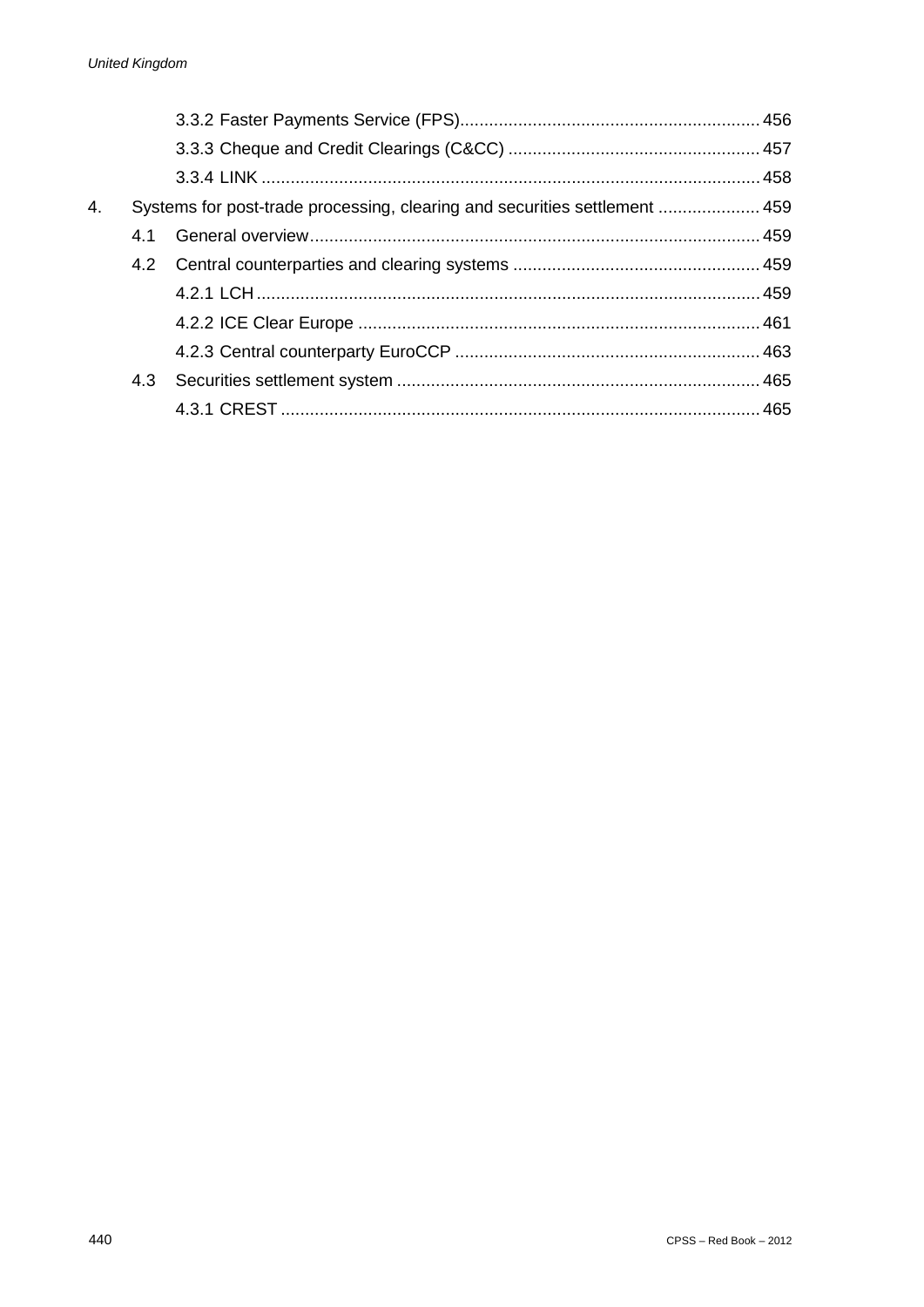## **List of abbreviations**

| <b>Association for Payment Clearing Services</b>                        |
|-------------------------------------------------------------------------|
| <b>Assured Payment System</b>                                           |
| <b>Bacs Payment Schemes Ltd</b>                                         |
| <b>Central Bank Money</b>                                               |
| <b>Cheque and Credit Clearings</b>                                      |
| Cheque and Credit Clearings Company Ltd                                 |
| <b>CREST Depository Interest</b>                                        |
| <b>Commodity Futures Trading Commission</b>                             |
| <b>CHAPS Clearing Company Ltd</b>                                       |
| Derivatives Clearing Organisation                                       |
| Depository Trust & Clearing Corporation                                 |
| <b>European Central Counterparty</b>                                    |
| <b>Financial Conduct Authority</b>                                      |
| <b>Faster Payments Service</b>                                          |
| Financial Markets and Insolvency (Settlement Finality) Regulations 1999 |
| <b>Financial Services Authority</b>                                     |
| <b>Financial Services and Markets Act 2000</b>                          |
| Independent ATM Deployer                                                |
| Interbank Data Exchange                                                 |
| <b>ICE Clear Europe Ltd</b>                                             |
| <b>LCH.Clearnet Ltd</b>                                                 |
| Liquidity Funding and Collateralisation Agreement                       |
| London International Financial Futures Exchange                         |
| <b>Liquidity and Loss-Sharing Agreement</b>                             |
| London Metal Exchange                                                   |
| <b>Note Circulation Scheme</b>                                          |
| <b>Protected Payment System</b>                                         |
| <b>Recognised Clearing House</b>                                        |
| <b>Settlement Finality Directive</b>                                    |
| Term Delivery by Value                                                  |
| <b>Uncertificated Securities Regulations</b>                            |
|                                                                         |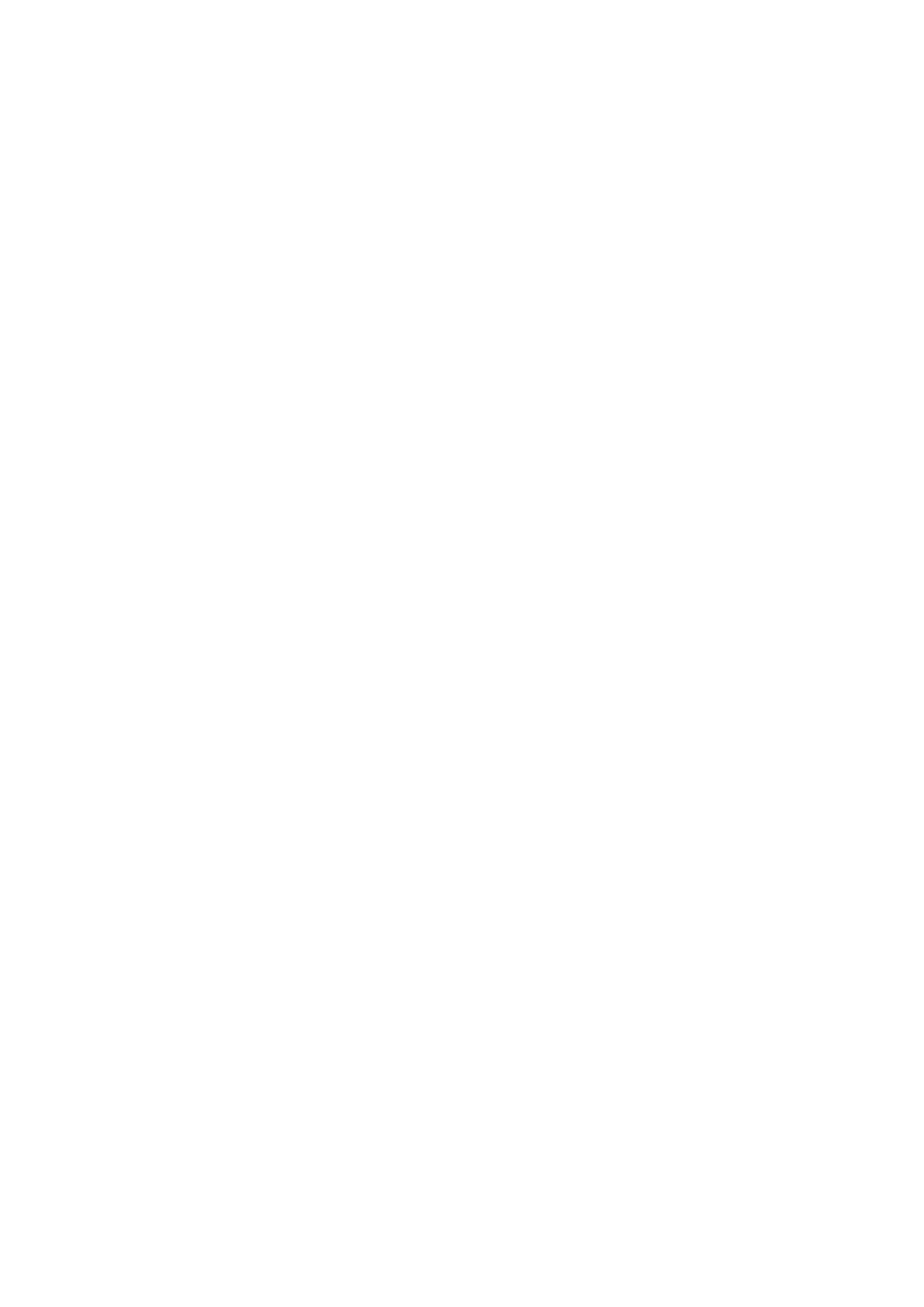### **Introduction**

There have been significant changes to the United Kingdom's payments, trading, clearing and settlement landscape in recent years, resulting from reform of the institutional framework, consolidation and enhancement of infrastructures, and payment innovations.

#### **The payment systems**

The four main interbank payment systems, previously operating under the umbrella of the Association for Payment Clearing Services (APACS), are now managed and operated by independent companies. These are:

- CHAPS, the United Kingdom's real-time gross settlement system operated by CHAPS Clearing Company (CHAPS Co). The infrastructure is provided by the Bank of England (the Bank).
- Bacs, a high-volume, retail deferred net settlement system operated by Bacs Payment Schemes Ltd (BPSL). It has a three-day clearing cycle and infrastructure is outsourced to a third-party service provider.
- Faster Payments Service (FPS), a retail deferred net settlement system operated by Faster Payments Schemes Limited. Launched in 2008, it runs three settlement cycles per day. The infrastructure is outsourced to a third-party service provider.
- Cheque & Credit Clearings (C&CC). Operated by the Cheque & Credit Clearings Company (C&CCC), this is a clearing for paper-based payment instructions. The volumes of this system have been in long-term decline.

Other retail payment systems include LINK, which connects the ATMs of different providers throughout the United Kingdom to enable withdrawal of cash and support a range of payment card schemes, and Visa and MasterCard (the main issuers of debit and credit cards). Electronic money (e-money) activities remain small-scale, but the number of e-money providers is increasing, offering a range of both internet-based and prepaid card schemes.

Sterling is a member currency of CLS, the global foreign exchange settlement system.

### **Settlement and clearing systems**

CREST is the United Kingdom's securities settlement system for the holding and transfer of securities. An embedded payment system supports a delivery–versus-payment (DVP) settlement service for transactions in UK, Irish, Manx and Channel Islands securities. CREST has been operated since 2002 by Euroclear UK & Ireland (EUI), a fully-owned subsidiary of Euroclear SA. CREST also has links to settlement systems outside the United Kingdom to allow transactions in foreign securities to be settled in CREST.

The United Kingdom has four recognised clearing houses (RCH). These are:

- LCH.Clearnet Ltd: the main UK central clearing counterparty (CCP), which clears for a range of equities, fixed income, derivative and commodity markets. LCH is part of the LCH.Clearnet Group, based in Paris.
- ICE Clear Europe Ltd: acts as a CCP providing clearing services for all trades on ICE Futures Europe, all cleared OTC contracts executed in ICE's global OTC markets and a range of European credit default swap (CDS) products. These contracts include oil, gas, coal and electricity futures and options.
- EuroCCP: a wholly owned subsidiary of the Depository Trust & Clearing Corporation (DTCC). EuroCCP clears equity trades in 19 European markets. EuroCCP began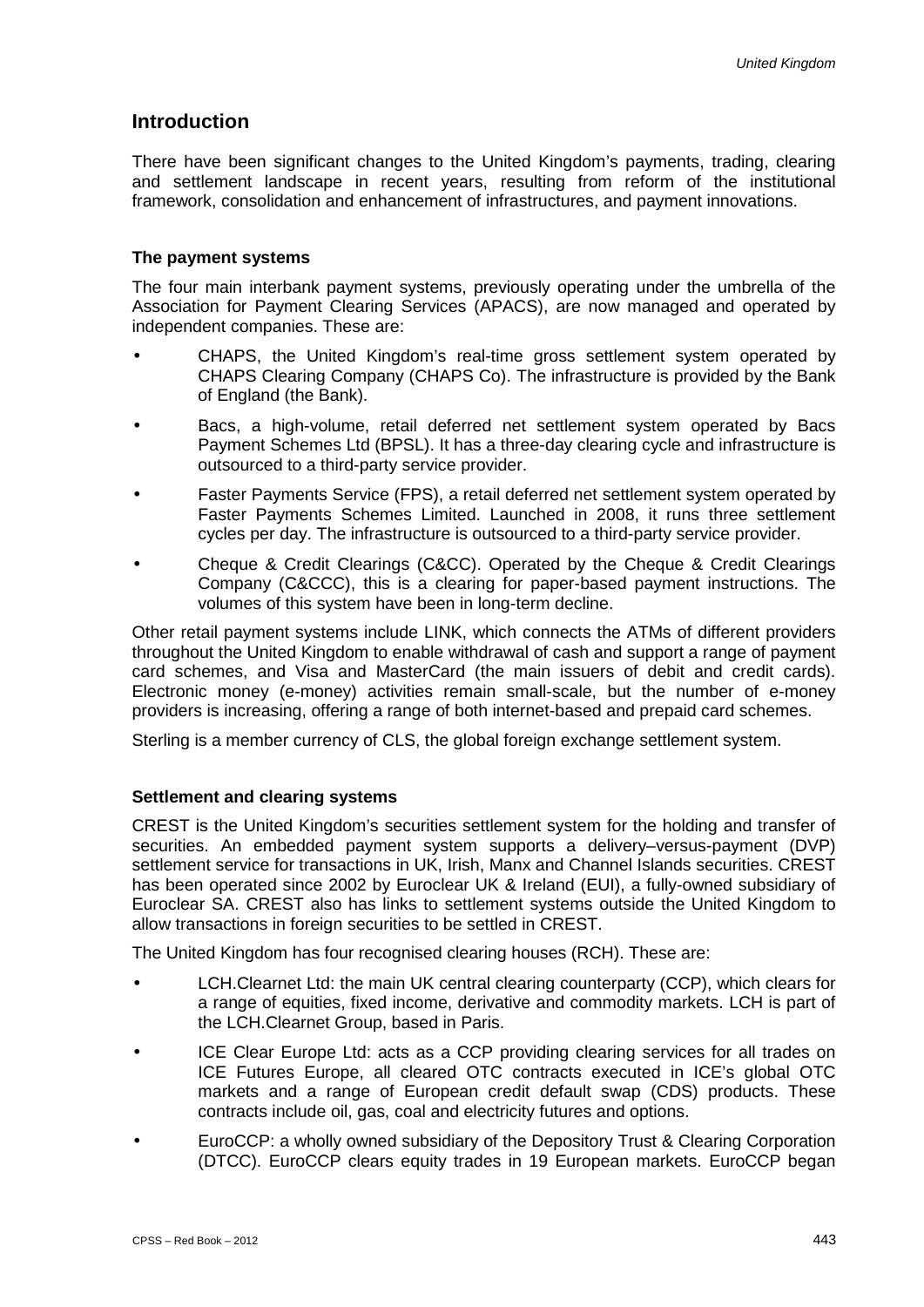operations in August 2008 and clears trades for a number of multilateral trading facilities.

CME Clearing Europe: newly established, this is a wholly owned subsidiary of CME Group Inc that will provide clearing services for OTC trading of energy derivatives, interest rate swaps, CDS and foreign exchange.

### **1. Institutional aspects**

### **1.1 The general institutional framework**

Financial regulation in the United Kingdom is carried out by the Bank of England and the Financial Services Authority (FSA), the UK supervisory agency. Both these authorities also work closely with the Treasury, as the United Kingdom's finance ministry is known. Their respective responsibilities relating to financial stability are set out in a memorandum of understanding. The roles and responsibilities of the central bank are set out in the Bank of England Act 1988 and the Banking Act 2009. The roles and responsibilities of the FSA are set out in the Financial Services and Markets Act 2000 (FSMA).

### *The Banking Act 2009*

The regulatory framework relating to large-value payments systems in the United Kingdom is governed by the Banking Act 2009. Part 5 of the Banking Act establishes a statutory framework for the oversight of recognised interbank payment systems. The Act confers powers on the Treasury to designate, by order, a system as a "recognised inter-bank payment system" if the Treasury is satisfied that "any deficiencies in the design of the system or disruption of its operation, would be likely to threaten the stability of, or confidence in, the UK financial system, or to have serious consequences for business or other interests throughout the United Kingdom".

The Act also confers powers on the Bank of England in respect of such recognised systems. The Act allows the Bank to issue principles to which recognised systems must have regard; these broadly follow the CPSS Core Principles. The Act also provides the Bank with a set of tools to support its oversight function. These include powers to gather information, set principles, issue directions, require changes to system rules, appoint inspectors, and require the commissioning of an independent report. There are also powers of sanction for compliance failures as specified in the Act, including publishing the fact of a compliance failure, financial penalties and closure of a system. There is also a power of management disqualification.

### *Financial Services and Markets Act (FSMA) 2000*

Under FSMA 2000, responsibility is given to the Financial Service Authority for the supervision of clearing houses and settlement systems. The regulatory status of these entities is that of recognised bodies. These entities may have payment systems embedded within them. As a consequence, the Bank of England and the FSA cooperate in the oversight of recognised payment systems that are operated by FSA-regulated entities. A memorandum of understanding facilitates effective communication and cooperation between the Bank and FSA in respect of the oversight of payment systems.

The FSA is also the prudential regulator of many participants in recognised interbank payment systems, including UK banks and the UK subsidiaries of foreign banks, and is therefore responsible for the regulation of credit, liquidity and operational risks they may incur by using such systems.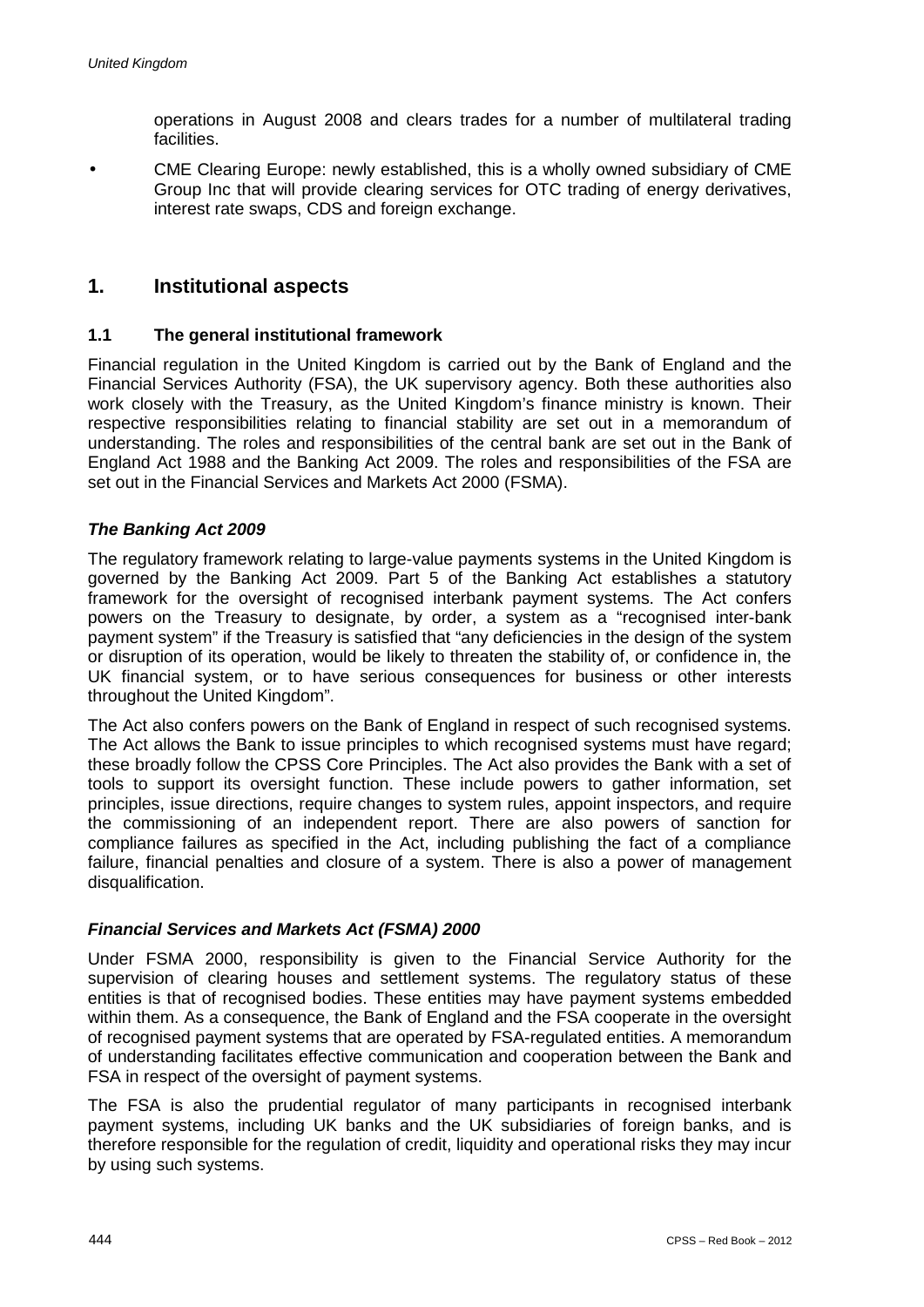### *The Financial Markets and Insolvency (Settlement Finality) Regulations 1999*

The Financial Markets and Insolvency (Settlement Finality) Regulations (FMIRs) 1999, which implement the EU Settlement Finality Directive in the United Kingdom, allow payment and settlement systems to apply for certain protections against the operation of normal insolvency law, ensuring that transactions that have been entered into the system are final and irrevocable, and to ensure the enforceability of collateral security. In order to receive these protections, systems must meet the criteria set out in the Settlement Finality Regulations and be designated by the relevant authority.

The Bank of England is the relevant authority for systems processing only payment transfer orders. The Bank assesses applications for designation from such systems and decides whether to designate a system on the basis of whether it meets the requirements set out in the schedule of requirements.

The FSA is the relevant authority for systems processing securities transfer orders, but consults the Bank when it receives an application for designation of a system that processes both securities transfer orders and payment transfer orders.

### **1.2 The role of the central bank**

The Bank of England's responsibilities are set out in a statement of its two core purposes and a memorandum of understanding between the Bank, the FSA and HM Treasury, issued following the transfer of banking supervision responsibilities to the FSA in 1998. An updated memorandum was issued in March 2006.

At the Mansion House on 16 June 2010, the Chancellor announced plans to change the system of UK financial regulation. This was followed up by consultations published by HM Treasury. The proposals include the establishment of a new Prudential Regulation Authority under the Bank, a Financial Policy Committee of the Bank with responsibilities for macroprudential regulation, and a separate Financial Conduct Authority (FCA). Some of the proposals relate to wholesale financial markets and the infrastructures that support those markets. HM Government has proposed that the regulation and supervision of settlement systems and central counterparty clearing houses (CCPs) be transferred to the Bank to sit alongside its existing role in the oversight of recognised payment systems. The FCA will be responsible for regulating exchanges and other trading platform providers. The Bank will coordinate with the FCA and other relevant authorities as appropriate.

### *1.2.1 Provision of services*

### *1.2.1.1 Provision of cash settlement facilities*

The Bank of England acts as settlement agent for a number of domestic payment and settlement systems (CHAPS, CREST, Bacs, FPS, C&CC, and LINK) and in consequence provides settlement accounts for members of those clearings. There is, however, no general requirement for banks to hold operational accounts with the Bank. The main UK clearing companies require their members to hold settlement accounts at the Bank in order to participate directly in their clearing processes. The Bank's policy on granting settlement accounts is set out in its Settlement Accounts Policy Paper.

Institutions that belong to more than one clearing company generally maintain a single account through which their clearing obligations are settled. Since May 2006, the sterling accounts have also functioned as reserve accounts. Settlement of obligations arising between CHAPS members takes place on a gross basis and in real time across settlement accounts. Settlement between CREST banks also occurs on a real-time gross basis, although their accounts at the Bank are updated every few minutes upon receipt of end-ofcycle earmarks from the CREST system.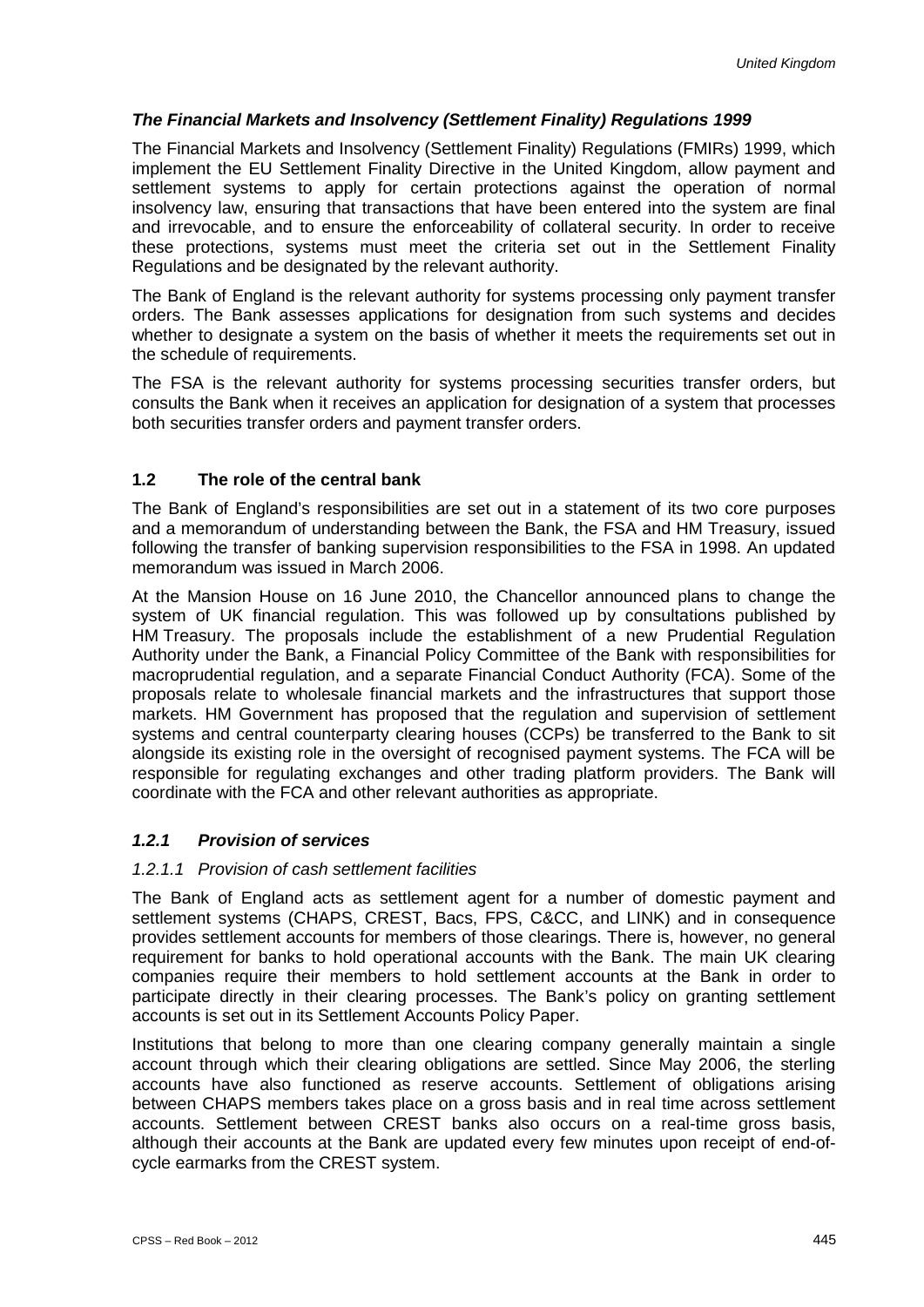Settlement of other clearings takes place on a multilateral net basis, with a single net amount posted to each clearing member's account for each clearing at a specific time during the day. Regardless of the clearing to which it relates, each credit and debit applied to a settlement account is final and irrevocable from the time it is posted.

### *1.2.1.2 Provision of credit facilities*

To facilitate efficient settlement within the high-value clearings, the Bank of England provides members of CHAPS and CREST settlement banks with intraday credit against eligible collateral via intraday repos (some of which are generated automatically within the CREST system to finance the settlement of purchases of eligible securities by settlement banks (selfcollateralising repos)).

### *1.2.1.3 Banking activities*

The Bank of England's banking operations cover a range of other activities in addition to the operation of settlement accounts on behalf of UK payment and clearing systems:

- the issuance of banknotes;
- the settlement of official operations, the management of collateral and provision of sterling reserve accounts; and
- provision of a range of wholesale banking and custody services to the UK government, national central banks, some supranational organisations.

#### *1.2.1.4 Provision of securities settlement facilities*

The Bank of England has no statutory responsibility for the establishment or operation of settlement and/or clearing systems. Since 2003 the Bank of England has not provided facilities for British government stock and money market instruments. The Bank does, however, provide settlement accounts for CREST settlement banks and effects the settlement of obligations arising between CREST settlement banks at the end of each CREST settlement cycle. The Bank also acts as a settlement bank in CREST, settling on behalf of a number of customers.

### *1.2.2 Pricing policies*

The Bank's charging policy in respect of its general banking operations is based on the principle of fully recovering the costs of the banking services it provides.

#### *1.2.3 Oversight*

The Bank of England oversees seven recognised interbank payment systems (CHAPS, BACS, FPS, CLS, and the embedded arrangements in CREST, LCH.Clearnet Ltd and ICE Clear Europe). These systems have been recognised by HM Treasury as meeting the criteria set out in Section 185 of the Banking Act 2009.

The Bank works closely with the FSA on the oversight of CREST, LCH.Clearnet Ltd, and ICE Clear Europe, coordinating its responsibilities for oversight of the embedded payment arrangements in these systems with the FSA's responsibilities as supervisor of EUI, LCH.Clearnet Ltd and ICE Clear Europe. The Bank also participates in the international cooperative oversight arrangements for Euroclear and LCH.Clearnet Groups, the CLS system (which settles foreign exchange transactions in 17 currencies, including sterling) and SWIFT.

Further details of the Bank's oversight, as well as descriptions of developments in UK payment systems, can be found in the Bank's Payment Systems Oversight Report.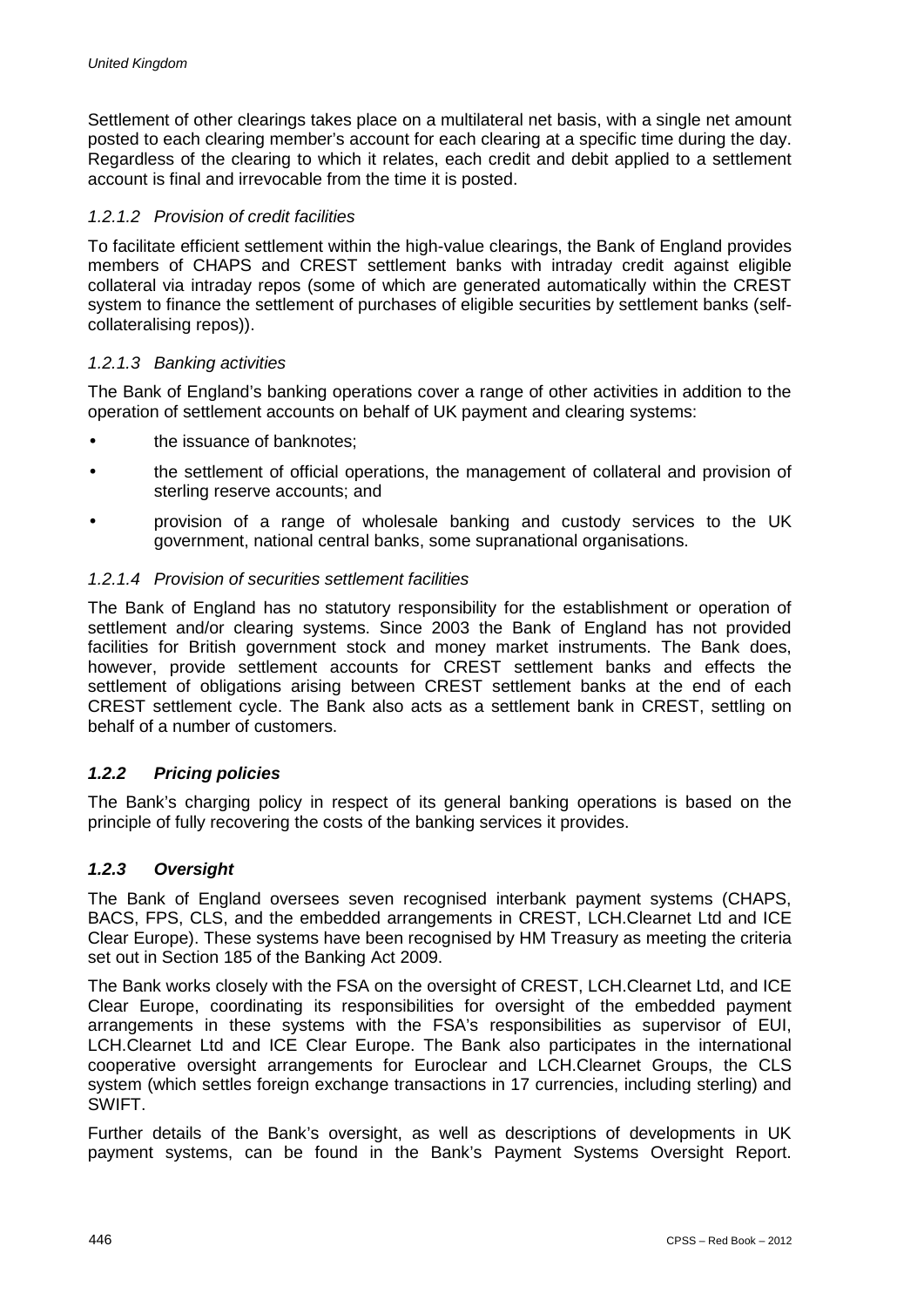Additional information on the oversight of recognised payment systems under the Banking Act 2009 can be found on the Bank's website.

### *1.2.4 Participation in other forums*

The Bank of England works closely with HM Treasury and the FSA to discharge its statutory responsibility for contributing to, and enhancing, the stability of the United Kingdom's financial systems. The Bank is also represented on a number of international committees and working groups organised by the ECB and the BIS, and participates in the cooperative oversight arrangements described above. Domestically, the Bank is an observer on the Board of the Payments Council and of CHAPS Co; it is a board member of Bacs and the Cheque and Credit Clearings.

### **1.3 The role of other private and public sector bodies**

### *1.3.1 The Financial Services Authority (FSA)*

The FSA was established in 1998 to take over regulation of the UK's financial services sector. Under FSMA 2000, the FSA was made the single statutory regulator for all regulated financial markets in the United Kingdom. The FSA's objectives are: maintaining confidence in the financial system; the protection of consumers; the promotion of public understanding of the financial system; and the reduction of financial crime. Within the scope of FSMA, the FSA is responsible for: the authorisation and prudential supervision of banks, building societies, investment firms, insurance companies and brokers, credit unions and friendly societies; the supervision of financial markets, securities listings and clearing and settlement systems; and the conduct of operations in response to problem cases affecting firms, markets and clearing and settlement systems within its responsibilities.

### *1.3.2 The Payments Council*

The Payments Council, set up by the payments industry in 2007, is the organisation that sets the strategy for UK payments and ensures that UK payment systems and services meet the needs of payment service providers, users and the wider economy. The Payments Council has three main objectives: to develop a strategic vision for payments and lead the future development of cooperative payment services in the United Kingdom; to ensure that payment systems are open, accountable and transparent; and to ensure the operational efficiency, effectiveness and integrity of payment services in the United Kingdom.

In May 2008, the Payments Council published the National Payments Plan (NPP) setting out its agenda for the next five to 10 years. Developed after extensive consultation with the industry and users, the plan is a strategic document that outlines a vision for UK payments, explains how the needs of stakeholders will be met, and identifies the areas where the Payments Council believes that collaboration and cooperative activity can deliver benefits to all users.

The Payments Council is a voluntary membership organisation and is governed by a set of published rules and a board of directors. Organisations that are payment service providers with qualifying payment volumes can join the Payments Council as full members.

The Payments Council works closely with a number of contracted schemes. These include: BACS Payment Schemes Limited; CHAPS Clearing Company Limited; Faster Payments Schemes Limited; Cheque & Credit Clearing Company Limited; The UK Domestic Cheque Guarantee Card Scheme; LINK ATM Scheme; and The Belfast Bankers' Clearing Company Ltd.

Each scheme has entered into a contract or other formal arrangement with the Payments Council that sets out their respective rights and duties. Under the contract, schemes are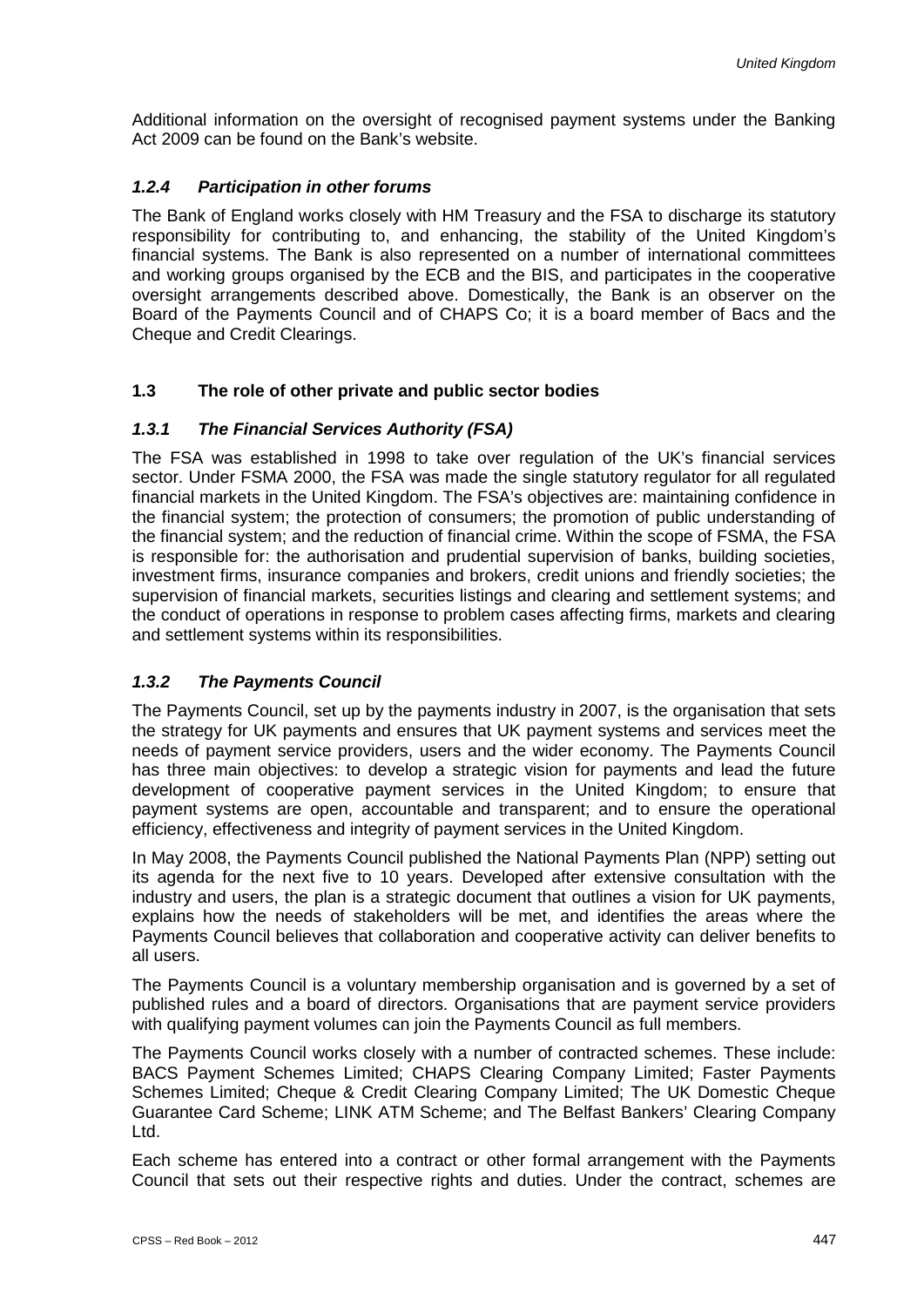required to report to the Board. The Board can make decisions that are binding on scheme members in order to implement its strategy. This is, however, subject to a right for both the schemes and their members to apply for a formal waiver.

### **2. Payment media used by non-banks**

### **2.1 Cash payments**

The Bank of England has the sole right to issue banknotes in England and Wales. The Bank currently issues banknotes in four denominations – GBP 5, 10, 20 and 50 – that circulate freely throughout the United Kingdom. Three banks in Scotland and four banks in Northern Ireland retain the right to issue their own sterling banknotes. These notes must be fully backed at all times, partly by Bank of England notes or UK coin (or a combination of the two) and partly by balances in interest-bearing accounts held at the Bank.<sup>1</sup>

The wholesale distribution and circulation of Bank of England banknotes is managed under the Note Circulation Scheme (NCS), which promotes the processing and distribution of notes by the commercial sector. To make this arrangement economically viable, the NCS allows its members (commercial banks, cash-in-transit companies and the Post Office) to hold notes in custody for the Bank within their network of cash centres. Members thus avoid much of the funding cost of the notes handled, which could otherwise make it prohibitively expensive to undertake the wholesale processing of notes. In effect, members receive off-balance sheet treatment for a significant quantity of the notes in their possession. The rules of the NCS are framed to mitigate the risks to the Bank that arise from allowing commercial organisations to hold its notes in this way, and to promote efficiency in the distribution and processing of notes so as to meet the demands of cash users.

The Bank seeks to limit the volume of notes in the wholesale distribution network to the minimum required to support the demand for notes in the economy and to sustain an acceptable quality of notes in circulation. Thus the NCS both limits the volume of notes that may receive off-balance sheet treatment, and gives members incentives to reduce the total volume of notes in the wholesale distribution system by improving the efficiency of their operations. The Bank's direct involvement in wholesale processing and distribution is limited to the issue of new notes, the withdrawal of notes superseded by new designs, and the authentication and destruction of notes that are no longer fit for circulation.

The Royal Mint meets demand by issuing coins (paid for in advance) to wholesale coin centres. Discussions between organisations involved in the wholesale processing and distribution of cash (including the NCS members, commercial banks, building societies and cash-in-transit companies) and the Bank and the Royal Mint are held under the auspices of the Payments Council Cash Services Group. This group acts as a focal point for the provision of strategic direction on cooperative (non-commercial) issues relating to cash as a component of the UK money transmission/payments industry.

At the end of 2010, the value of banknotes in circulation totalled GBP 51.1 billion.<sup>2</sup> Figures produced by the Payments Council show that, in 2010, GBP 266 billion of consumer payments was in cash (compared to GBP 264 billion in 2006). Cash accounted for 61% of all consumer payments by volume in 2010 (down from 68% in 2006).

-

<sup>1</sup> The Bank has statutory responsibility for regulating the issue of Scottish and Northern Ireland notes under Part 6 of the Banking Act 2009.

<sup>2</sup> Excluding higher-value notes used as cover for the note issuers of banks in Scotland and Northern Ireland.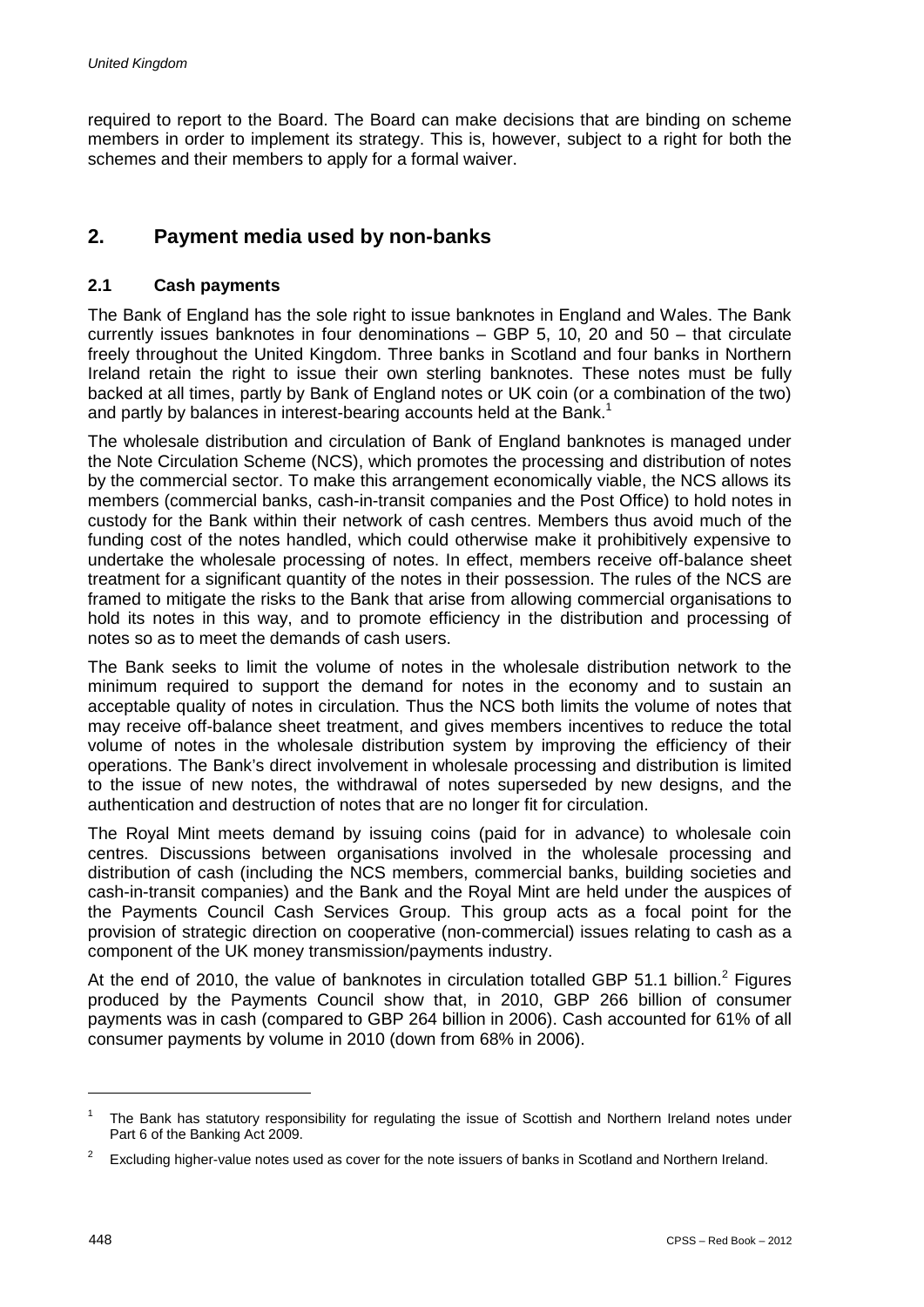### **2.2 Non-cash payments**

#### *2.2.1 Non-cash payment instruments*

#### *2.2.1.1 Credit transfers*

The volume of paper-based credit transfers continues to decline. The total volume of interbank paper credits cleared in the United Kingdom declined from 108 million in 2006 to 61.7 million in 2010. Similarly, the total value of these transactions fell from GBP 60 billion in 2006 to GBP 32.3 billion in 2010. Paper-based credits are accompanied by cheques and/or cash and are often used for making payments to large organisations such as utility or mail order companies. Payments to individuals rarely pass through the clearings as they are usually paid into the beneficiary's own bank.

CHAPS is the main system for transferring high-value automated credits that need to be settled on a real-time basis. In 2010, CHAPS handled a daily average of 127,071 payments, with a total value of GBP 224 billion.

The vast majority of interbank electronic credits, apart from standing orders and remote banking transactions which are now processed by Faster Payments Service (FPS), are processed by Bacs; these are mainly small- and medium-value items. In 2006, Bacs processed 2.5 billion credits totalling GBP 2,584 billion. By 2010, this volume had fallen slightly to 2.44 billion credit payments totalling GBP 3,114 billion.

FPS processes only credit transactions comprising single immediate payments, forwarddated payments and standing orders. Since its inception in 2008, FPS volumes have risen from 82.7 million in 2008 to 428 million in 2010.

#### *2.2.1.2 Direct debits*

A direct debit is an instruction to a customer's bank or building society authorising the payment originator to collect varying amounts from the customer's account, provided the customer has been given prior notification of the collection amount and date. Direct debits allow the originators of payments (such as utilities and insurance companies) to collect payments automatically from bank and building society accounts. The direct debit scheme is operated by BPSL.

Under the rules of the direct debit scheme, the customer's bank or building society must (on request) make an immediate refund to the customer's account should any money be taken in error. This guarantee protects customers when the originator has not notified the customer of an amount or date change. It also protects the customer if an incorrect amount is debited or the debit occurs earlier than specified.

The volume of direct debits has been growing steadily since 2006. During 2006, there were 2,858 million direct debit payments with a value of GBP 845 billion. By 2010, volumes and values had risen to 3,229 million and GBP 948 billion respectively.

### *2.2.1.3 Cheques*

As with paper-based credit transfers, the volume of payments cleared by cheque has been in steady decline. The use of cheques at the point of sale has fallen dramatically since the widespread introduction of credit and debit cards, but cheques are still used relatively frequently for the remote payment of bills, person-to-person payments and by businesses for business-to-business as well as business-to-person payments. Some 1.2 billion cheques were cleared in 2006 (totalling GBP 1,171 billion); by 2010 this number had fallen to 0.78 billion (with a value of GBP 761 billion).

Cheques are cleared by Cheque and Credit Clearing Company (C&CCC), which operates the Cheque and Credit Clearings (C&CC). In addition to sterling clearing, the C&CCC operates a bulk paper clearing facility for euro- and US dollar-denominated cheques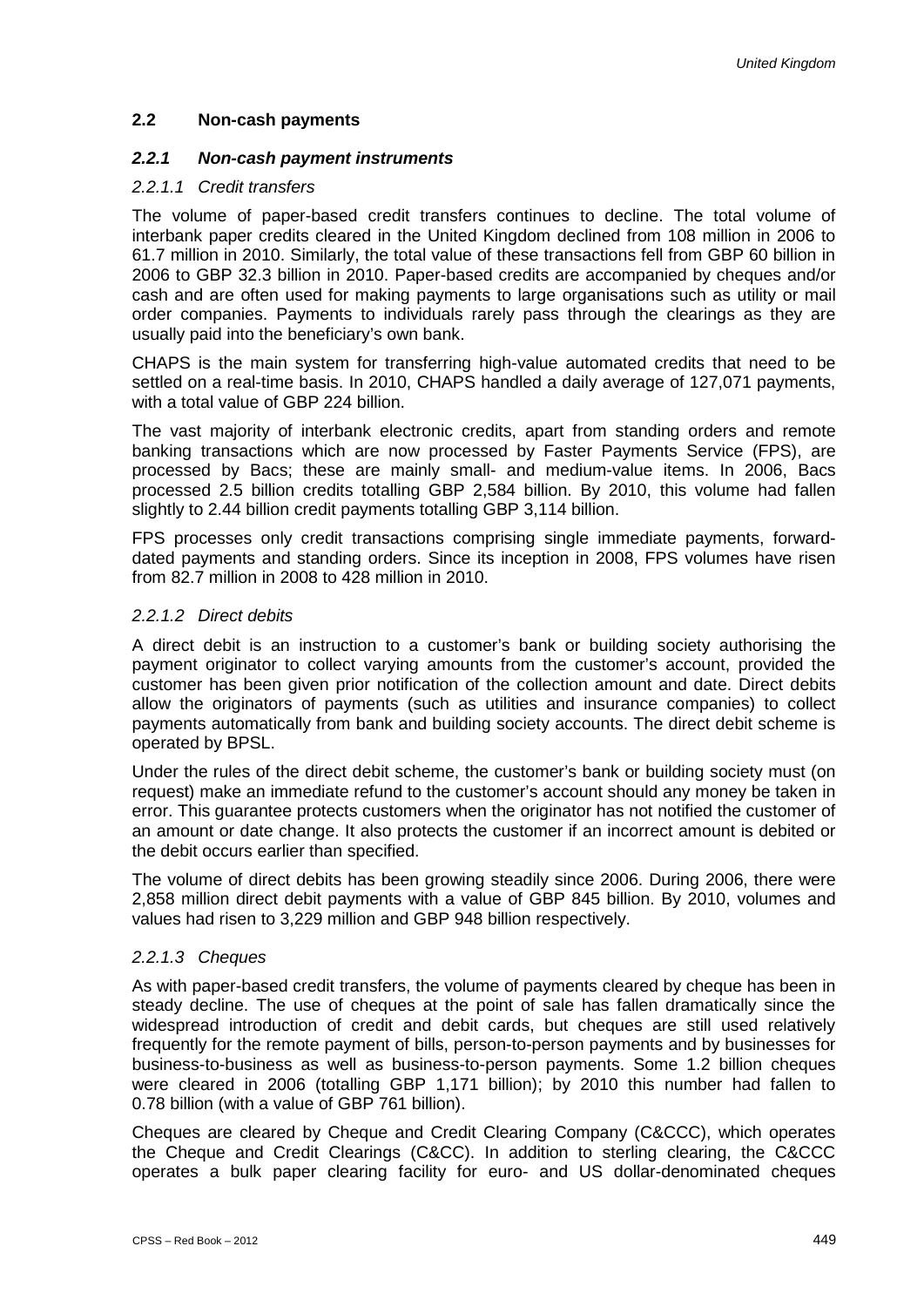presented at UK banks. The number of payments cleared through the euro and US dollar systems is small.

### *2.2.1.4 Payment cards*

Use of electronic funds transfer at point of sale (EFTPOS) technology has grown steadily in recent years. At the end of 2010, there were 1,252,696 EFTPOS terminals in the United Kingdom (compared with 1,023,215 in 2006) that accepted, credit, debit and prepaid cards.

Chip and PIN technology was introduced to debit and credit cards in the United Kingdom in 2004. All cards are now issued with chip and PIN technology. Since 14 February 2006, all chip and PIN cardholders must use their PIN to pay for goods (unless the retailer does not have a chip and PIN terminal). Contactless card payments were launched in the United Kingdom in 2007 enabling card payments of GBP 15 or below to be made without entering a PIN.

### *2.2.1.4.1 Debit cards*

Visa and MasterCard are the two main debit card schemes in the United Kingdom. Visa has been issuing debit cards under different brand names since 1987; its cards are currently issued under the Visa Electron and Visa Debit brands. The SWITCH scheme was launched in October 1988, and was rebranded as Maestro by MasterCard in July 2004. The Solo brand was launched by SWITCH in 1997.

Visa Electron and Solo cards work in the same way as conventional debit cards, except that they require every transaction to be authorised online, regardless of value. This has widened the range of users, particularly to younger customers and holders of investment and savings products. Maestro, Solo and Visa branded cards can be used at EFTPOS terminals and remotely (by phone, mail or internet). Solo and Visa Electron are primarily domestic schemes.

At the end of 2010, 79.9 million Visa Debit and Electron cards were in use, up from 43.7 million in 2006. Some 4.8 million Maestro cards were issued by UK banks and building societies, down from 24.9 million in 2006.

The total volume of debit card purchases has risen markedly in recent years, reaching 6.4 billion payments in 2010. The number of debit card transactions is now approximately three times the number of credit card transactions. The value of the average domestic debit card purchase in 2010, at GBP 46, is lower than that of the average credit card payment, at GBP 59.

### *2.2.1.4.2 Credit and charge cards*

Although MasterCard and Visa are the main credit card schemes operating in the United Kingdom, American Express and Diners Club International also operate in the country. Credit cards typically fall into three categories: standard cards, issued to anyone over 18 (subject to acceptance); premium cards (which carry extra benefits and rewards and generally have stricter requirements); and charity/affinity cards (which are issued on behalf of charities or other organisations and generate a donation to the charity/organisation when the card is issued and/or each time the card is used). Cardholders may pay off the full amount of the balance, or they may choose to pay a portion of the total amount outstanding (usually subject to a monthly minimum).

The two largest charge card companies in the United Kingdom are American Express and Diners Club International; some banks also issue Visa and MasterCard branded charge cards. Charge cards require the balance to be paid off in full each month. Most charge card companies also offer reward schemes; in return for providing these an annual fee is usually levied.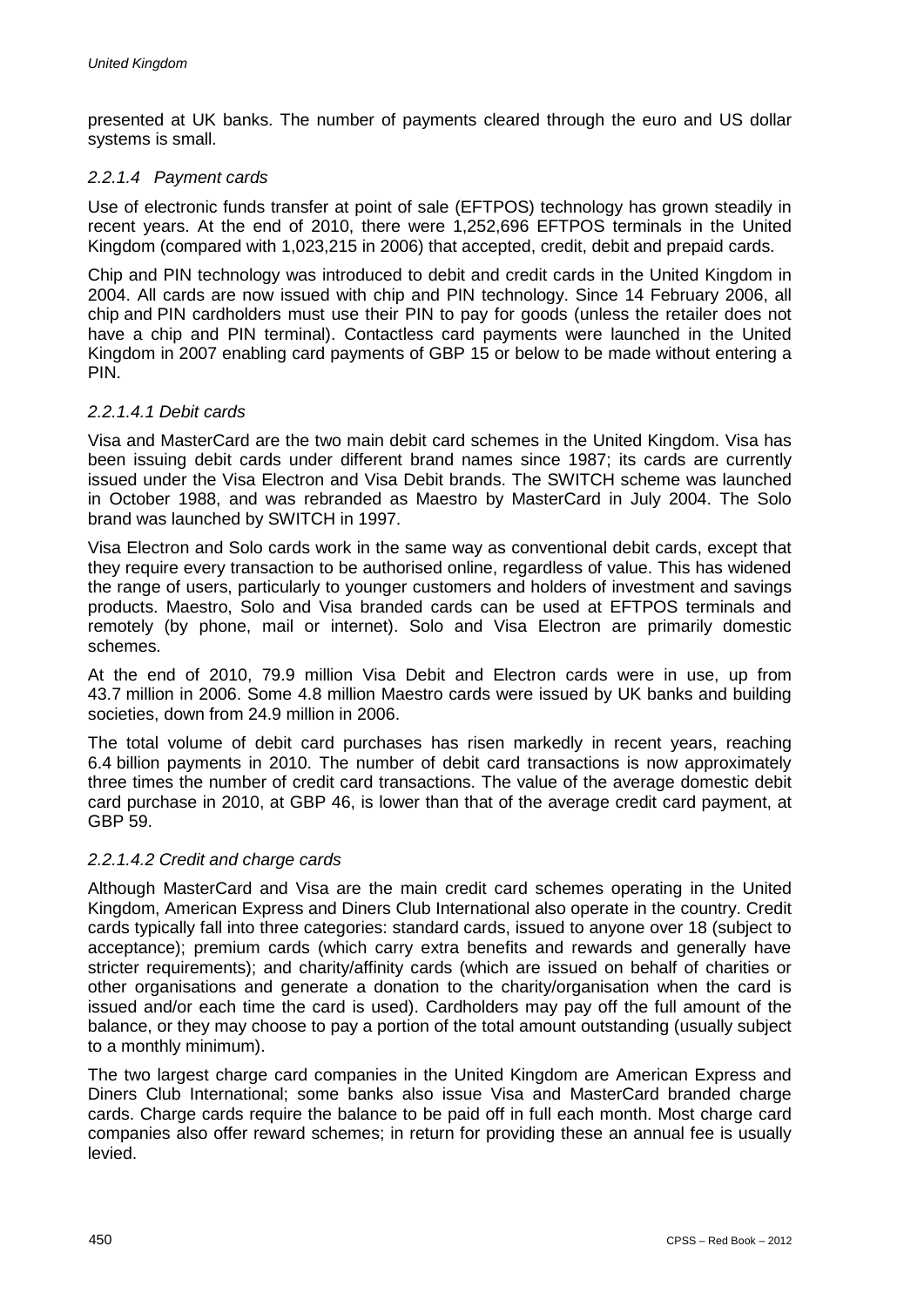At the end of 2010, some 55.6 million credit and 6.6 million charge cards were in issue, compared to 69.5 million and 5 million respectively in 2006. Total spending on charge and credit cards amounted to GBP 136.3 billion during 2010.

### *2.2.1.4.3 Prepaid cards*

Prepaid cards are a small but growing segment of the UK card market. The majority of prepaid cards are closed-loop gift cards, which can only be used at certain retailers. Visa and MasterCard are increasing their presence in the open-loop market; these cards provide access to funds at multiple points of sale and include ATM functionality. The prepaid card market is being led by banks not historically associated with the issuance of mainstream credit and debit cards.

### *2.2.1.4.4 Retailer cards*

Some retailers issue their own in-store cards. These typically only serve one store group and some operate on the basis of a monthly subscription and a revolving credit facility. Other retailer cards operate in the same way as prepaid or bank charge cards.

#### *2.2.1.4.5 Postal instruments*

Cashless payments can also be made through the Post Office. Small-value payments can be made using postal orders, which are particularly convenient for those who do not have access to a bank account.

### *2.2.2 Non-cash payment terminals (ATMs)*

At the end of 2010, more than 63,000 ATMs were in operation in the United Kingdom, compared with around 60,500 machines at the end of 2006. Ownership of ATMs is split between banks and building societies and non-financial organisations known collectively as independent ATM deployers (IADs). Of the ATMs in the United Kingdom, 57% are operated by banks and building societies, and 43% are operated by IADs. All ATMs are connected via the LINK network.

In addition to cash withdrawals, LINK transactions include balance enquiries and in most cases customers can also change their PIN. ATMs operated by banks and building societies may also allow their own cardholders to produce mini-statements, make bill payments, transfer money between accounts, and request statements or new cheque books.

Around 20,000 ATMs are located at bank or building society branches. There has been a trend towards the installation of ATMs in so-called remote locations such as supermarkets and convenience stores, social and leisure centres, motorway service stations, railway stations and post offices.

### **3. Payment systems (funds transfer systems)**

### **3.1 General overview**

This section provides a detailed description of the recognised interbank payment systems: CHAPS, Bacs and FPS. Also included are descriptions of Cheque & Credit Clearings and LINK.

CHAPS is an RTGS system designed primarily for high-value payments, although there is no lower (or upper) limit on the value of payments. Of the more retail-orientated systems (Bacs and the C&CC) deal with high volumes of relatively small-value payments, although they can also accommodate large-value transfers. Both these clearings operate on a three-day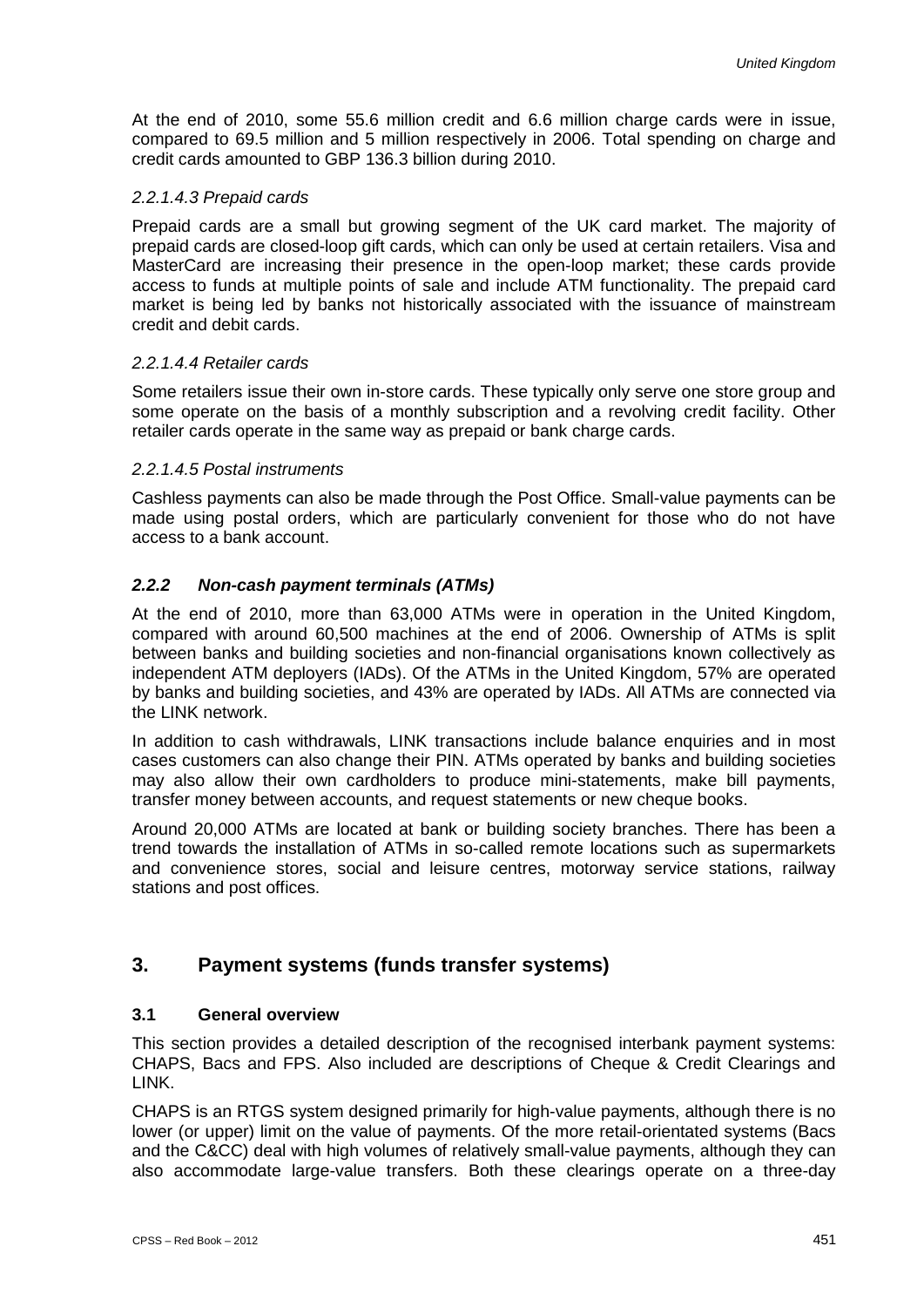processing cycle and are unsuited for use by wholesale financial markets that settle higher values. As a result, the average value of transactions in these clearings is much smaller than those processed in CHAPS. FPS is a near real-time system used primarily for low-value immediate payments (internet and telephone banking); volumes are significantly lower than in Bacs and C&CC. The average value of payments passing through these systems in 2010 ranged from GBP 385 in FPS to GBP 1.7 million for a CHAPS payment.

The rules governing the operations of each interbank payment system are determined by the scheme. Any institution wishing to apply for membership of the system must meet the scheme's technical and operational requirements and agree to pay the costs associated with their membership. An applicant must also obtain explicit agreement from the Bank of England to provide settlement account facilities for the purpose of settling obligations resulting from these systems.

### **3.2 Large-value payment systems – CHAPS**

CHAPS started operating in 1984 as a nationwide electronic interbank system for sending irrevocable, guaranteed and unconditional sterling credit transfers from one settlement member to another for same-day value. It originally operated on the basis of end-of-day multilateral net settlement between members across accounts at the Bank of England. In April 1996, it was developed into an RTGS system. It now handles nearly all large-value same-day sterling payments between banks.

Prior to 2008, CHAPS Euro provided settlement for euro-denominated payments. Following the Bank's decision not to join TARGET2, CHAPS Euro closed on 16 May 2008. Former CHAPS Euro members and their customers now effect their TARGET payments in euro via another country's system.

### *3.2.1 Institutional framework*

CHAPS is the United Kingdom's large-value sterling payments system, settling GBP 234 billion between January and September 2010. The scheme is run by the CHAPS Clearing Company (CHAPS Co) and payments are processed by the RTGS system run and owned by the Bank of England. The CHAPS Company is member-owned, each member holding one share in the company. A memorandum of understanding between the Bank of England and CHAPS Co sets out the services which RTGS will provide as well as the service levels expected. In 2000, CHAPS was designated under the Financial Markets and Insolvency Regulations 1999 (FMIRs). CHAPS is a recognised interbank payment system under Part 5 of the Banking Act 2009.

### *3.2.2 Participation*

CHAPS is a highly tiered payment system. There are 17 direct members of CHAPS (as well as the Bank of England and CLS Bank). Direct members operate as correspondent banks for other banks, processing payments on their behalf. Membership criteria for CHAPS are set out in the CHAPS Rules and are also available on the CHAPS Co website.

### *3.2.3 Types of transaction*

CHAPS processes clean sterling payments in real time. There are no restrictions on the type or value of transactions in CHAPS. The payer (ie the settlement bank) must have sufficient liquidity in its settlement account in RTGS before the payment can be made. The majority of CHAPS transactions (by value) relates to large financial transactions, either between banks or between banks and corporates. Some retail transactions such as house purchases also go through CHAPS. CHAPS is also used for sterling pay-ins and pay-outs related to CLS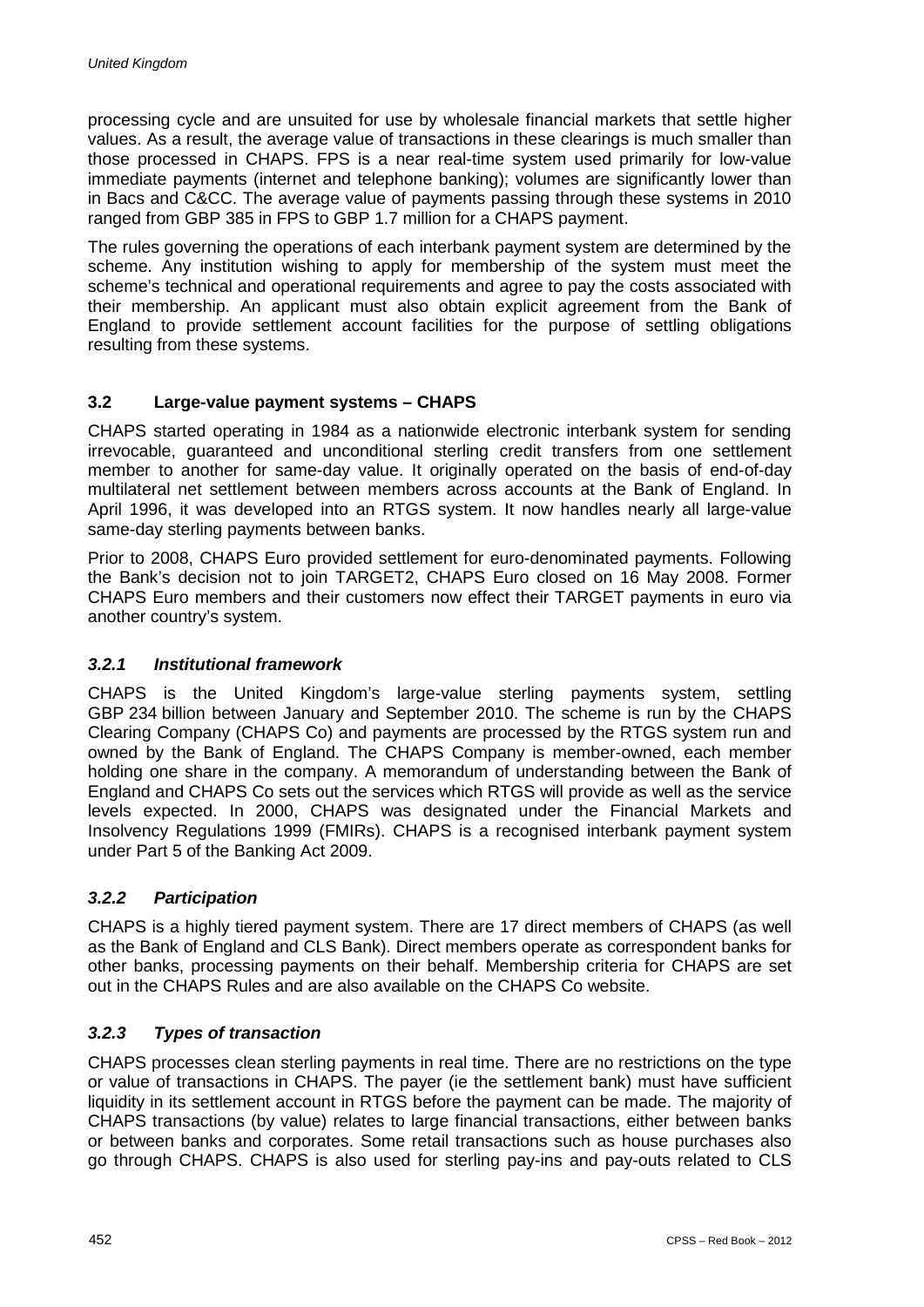transactions and for transfers to and from the concentration bank in relation to LCH margin payments.

### *3.2.4 Operation of the system and settlement procedures*

CHAPS is open for business on each day from 06:00 to 16:00 for customer payments, and then for a further 20 minutes for interbank (funding management) payments.

CHAPS payment instructions are routed via SWIFT to the RTGS system and settled individually across settlement accounts at the Bank of England. All messages are subject to authentication and encryption as provided by SWIFT. Once the payment is settled in RTGS (sending bank debited, receiving bank credited), a confirmation message is returned to SWIFT and the entire payment message is then forwarded to the receiving bank. Finality of the funds transfer between sending and receiving banks is achieved at the moment the payment is settled across the books of the Bank of England.

The Bank provides the Enquiry Link, which allows members to interact with the RTGS system so that they can monitor payments progress and manage payments in the centralised queue.

If a member submits a payment but has insufficient funds for it to settle, the message is queued within the RTGS processor until liquidity becomes available. If payments queues build up, "circles" processing can be used, whereby offsetting payments are settled on a "simultaneous gross" basis as distinct from netting. This is a useful mechanism to address situations where there may be insufficient liquidity to allow each payment in a given set to settle sequentially, but where the available funds would permit these to be settled collectively. While this facility may help to prevent blockages (gridlock), it is not used routinely during a typical day, as CHAPS members have access to additional intraday liquidity to ensure that all payments can be made.

If RTGS were to become inoperable at both its primary and recovery site for a substantial period of time, a bypass mode offers the main contingency option. In bypass mode, the settlement of payment messages does not take place in real time. Messages are delivered directly between sending and receiving members without copying any details to the RTGS system. Members provide CHAPS with agreed bilateral positions and CHAPS then calculates multilateral net settlement positions. These positions are then forwarded to the Bank for settlement.

### *3.2.5 Risk management*

The design of CHAPS means that credit risks do not arise during the course of normal operations. Payments are made in real time and are both irrevocable and final at the point at which the relevant member's settlement account is debited. A member cannot make a CHAPS payment unless it has sufficient funds available on its RTGS settlement account with the Bank of England. Members can use balances held with the Bank on their reserve accounts to fund payments. If members require further liquidity, the Bank provides collateralised intraday liquidity.

The main form of financial risk associated with CHAPS is liquidity risk. To aid liquidity management, all members have real-time information on their balances and the status of payment messages via the Enquiry Link with the Bank. Both centralised and individual members' schedulers enable members to manage the order in which payments settle; the majority of members use their internal schedulers. Throughput guidelines are used to help prevent liquidity hoarding.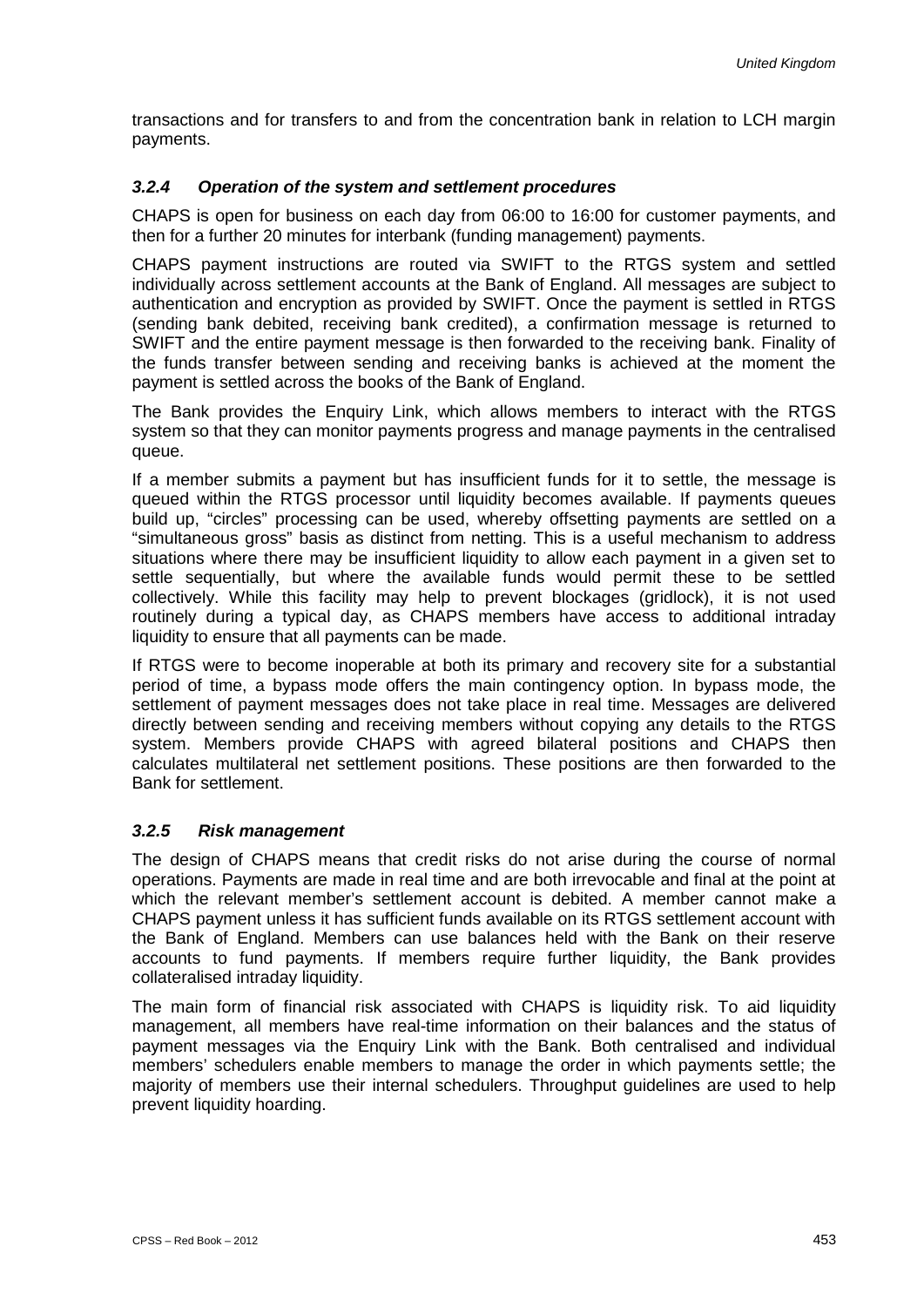### *3.2.6 Pricing*

Settlement members pay an annual charge to CHAPS Co to cover their share of the system's operating costs. The charges are kept to a minimum consistent with the adequate provision of services and the recovery of all operating costs. The Bank of England charges a per-item tariff in respect of each CHAPS transfer settled using the RTGS processor. The Bank also charges a yearly account management fee.

### *3.2.7 Major ongoing and future projects*

CHAPS Co and the Bank of England have undertaken extensive analysis on possible liquidity-saving mechanisms to implement within CHAPS that would reduce liquidity costs. CHAPS Co and the Bank are considering whether to proceed with the development of a generic RTGS system that would be offered by SWIFT. This would be used instead of the RTGS bypass mode in the event that both of the Bank's RTGS sites failed.

### **3.3 Retail payment systems**

### *3.3.1 Bacs*

### *3.3.1.1 Institutional framework*

Bacs is the United Kingdom's largest retail payment system by volume, providing automated clearing house (ACH) services for bulk clearing of electronic transfers in both debit and credit form. Bacs Payment Schemes Ltd (Bacs) is responsible for the Bacs Direct Credit and Direct Debit payment instruments. Processing of these payment instruments is outsourced to VocaLink Ltd, a member-owned third party. Bacs has been recognised by HM Treasury for oversight by the Bank of England in accordance with Section 185 of the Banking Act 2009. In 2005, the scheme was designated under the FMIRs.

### *3.3.1.2 Participation*

Sixteen financial institutions are members of Bacs, including the Bank of England and one building society. These credit institutions are responsible for settling all settlement obligations arising from the Bacs clearing process. Direct members must meet the criteria set out by Bacs.

Direct members are able to sponsor other organisations as indirect users of the Bacs payment system. Indirect users are allocated a user number by their sponsor and can submit payment instructions directly to the central infrastructure. The indirect users of the system include a wide range of commercial and public sector bodies. There are also 743 Bacsapproved bureaux that submit transactions through Bacs on behalf of third-party users.

In 2005, Bacs introduced a class of membership known as affiliate status. Affiliate status allows stakeholders to contribute views to the Bacs board on issues without taking on operational and settlement responsibilities. There are currently 40 affiliate members.

### *3.3.1.3 Types of transaction*

Bacs processes sterling-denominated direct debits and Bacs direct credits. Bacs previously processed standing orders; however, these instruments recently migrated to the Faster Payments Service. Although there is a limit of GBP 20 million on the value of individual payment instructions submitted via Bacs, in practice the vast majority of payments processed are of much lower value.

A high proportion of the transfers handled represent regular disbursements such as wages, pensions, utility bill payments, insurance premiums or subscriptions. Various payment types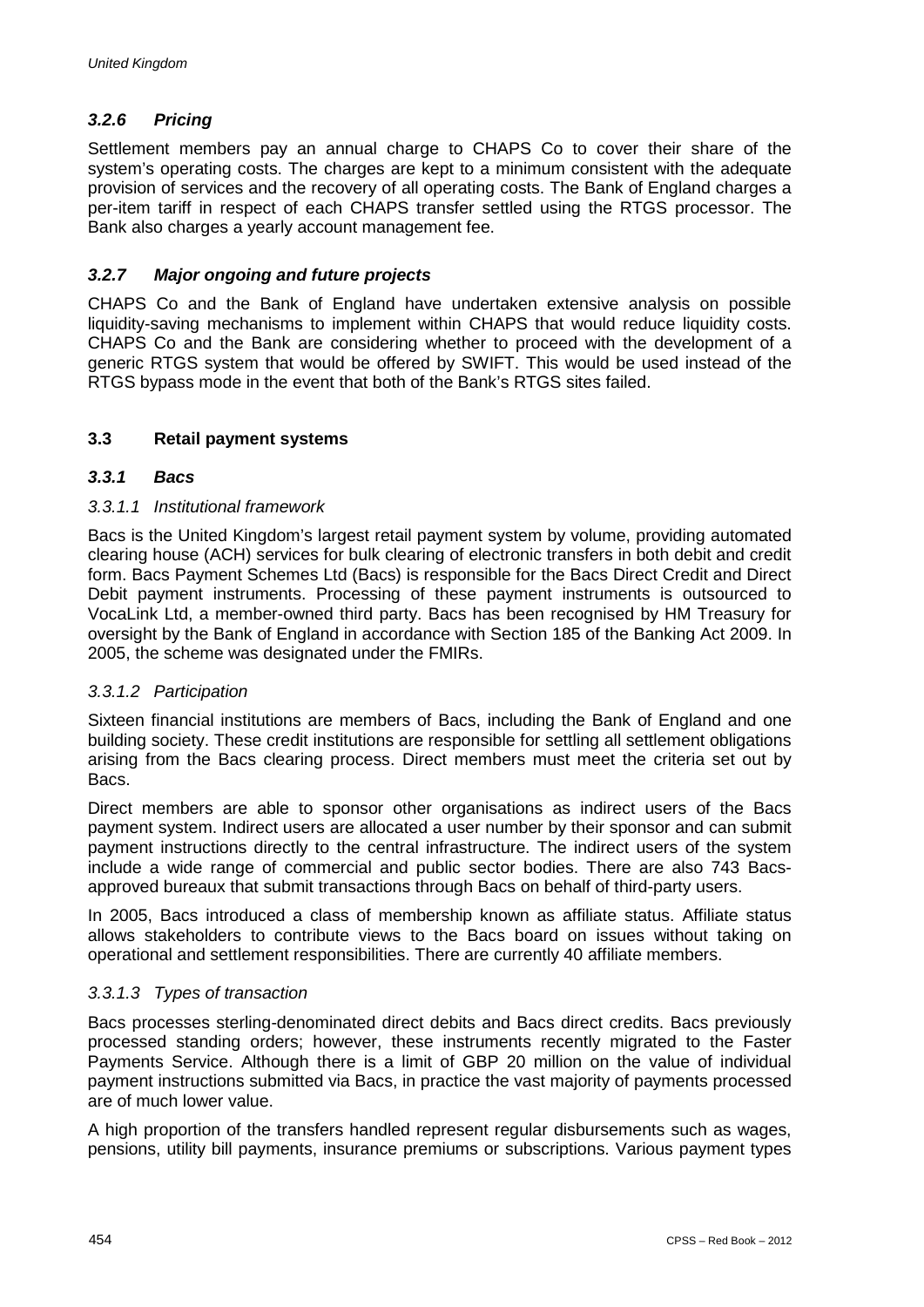can be accommodated, and there is no general restriction on the purpose of the underlying transaction.

### *3.3.1.4 Operation of the system and settlement procedures*

Users submit payment instructions through Bacstel-IP, a bespoke submission channel. Some of the major users of Bacs (primarily direct recipients of transactions) use direct high-speed links (ETS or STS). Bacs has established common standards for the format in which payment information is supplied to the central infrastructure. Users can submit payment instructions between two and 71 days ahead of the payment date.

Payments submitted to Bacs are subject to a three-day clearing and processing cycle. The deadline for the receipt of payment instructions from users is 22:30 on Day 1 of the cycle. Data submitted throughout the day is validated and sorted into bank order by the central infrastructure to be transmitted onwards to the destination. The destination bank may be either a receiving bank or paying bank, depending on whether the transaction is a direct debit or direct credit. Processing of input transactions should be completed by 06:00 on Day 2. On Day 3, transfers are debited/ credited to the respective payer/payee accounts, usually at the beginning of the operating day.

The interbank obligations that arise in Bacs are settled at the Bank of England on a multilateral net basis on Day 3 of the clearing cycle. Settlement occurs at 09:30 daily through the posting of multilateral net settlement positions directly to the settlement accounts using the RTGS processor.

### *3.3.1.5 Risk management*

Each direct member is responsible for settling payments generated by itself and the users it sponsors. There is no system of limits or other controls enforced by the central infrastructure to inhibit the volume and value of payments for which a particular settlement member is responsible. Each member may, however, set individual item and account limits. Depending on the type of payment, these may generate actionable referrals. An actionable referral requires a positive action from the user before the payment will be processed. The ability of a user to initiate Bacs transfers, and the arrangements for funding the resultant position, are matters to be decided bilaterally with the user's settlement bank.

In 2005, Bacs and its members introduced a legally binding loss-sharing agreement, the Liquidity Funding and Collateralisation Agreement (LFCA), to ensure that settlement can be completed in the event of a member defaulting on its obligation to other members of the payment system.

Currently, separate LFCAs cover both Bacs and the C&CC and they are designed to cover the position of the largest direct member in default. All direct members are obliged collectively to provide liquidity to fund the shortfall created by any default up to a limit determined by reference to average net debit positions of the direct members over the previous 12 months.

Each member also pledges collateral; the amount of collateral pledged by the direct members has a limit determined by reference to the highest net debt positions of the direct members over the previous 12 months. In the event of a default, collateral pledged by the defaulter is used to reimburse the survivors in full or in part for the liquidity provided.

### *3.3.1.6 Pricing*

Bacs levies an item charge on its members to recover processing and other service costs. Sponsoring banks negotiate independently with users and other customers the charges these counterparties will incur as a result of generating transfers or receiving credits through the payment system. Bacs' rules require the direct members to meet the system's operating expenses through payment of an annual fee.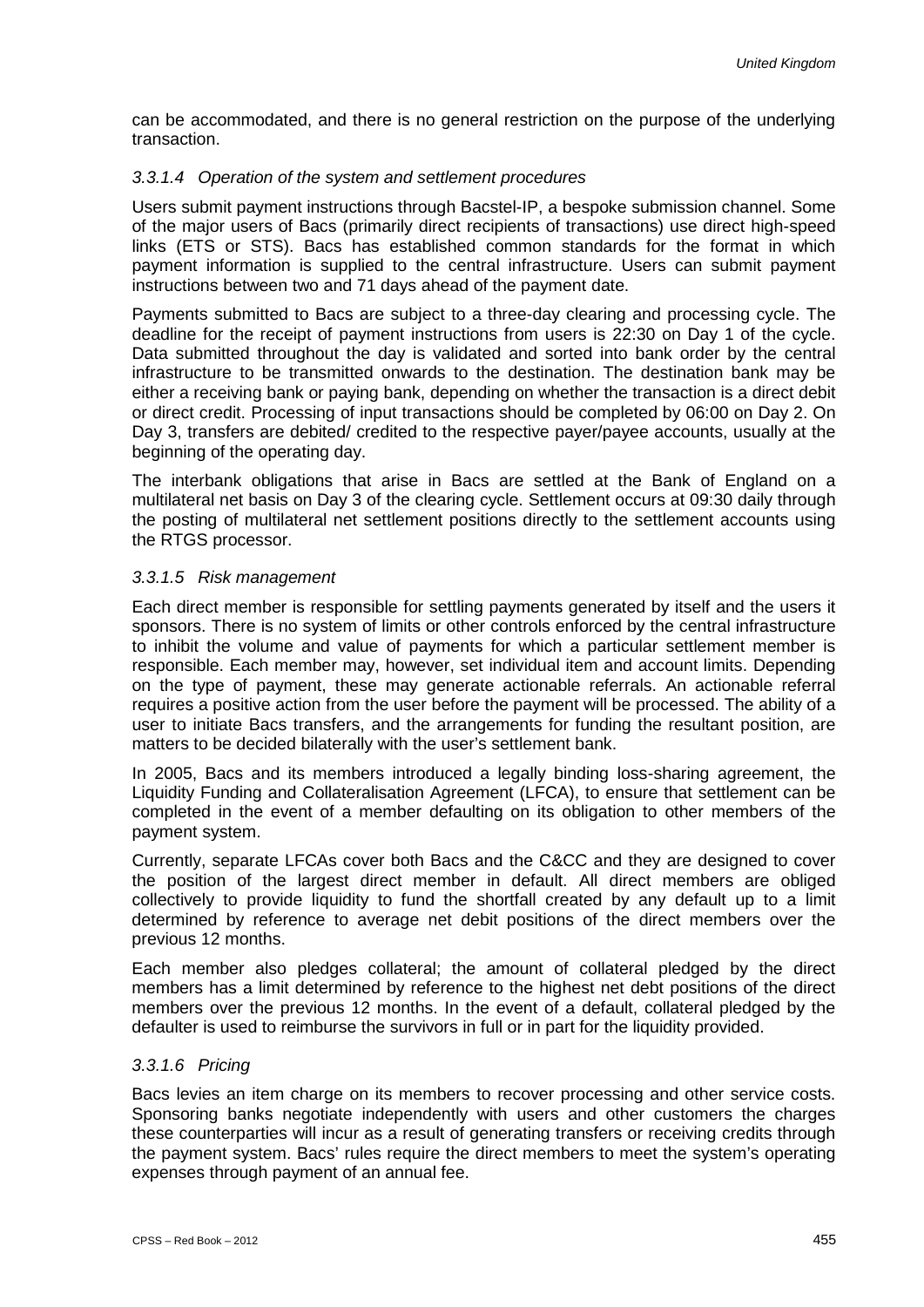### *3.3.2 Faster Payments Service (FPS)*

#### *3.3.2.1 Institutional framework*

FPS is an automated retail clearing and settlement system for credit transactions to households and corporates in the United Kingdom. It is managed by Faster Payments Schemes Limited with processing of payment instructions outsourced to a third-party service provider, VocaLink Ltd. FPS has been recognised by HM Treasury for oversight by the Bank of Engand in accordance with Section 185 of the Banking Act 2009. In 2010, FPS was designated under the FMIRs.

#### *3.3.2.2 Participation*

The direct members of FPS (settlement banks) are also shareholders in CHAPS Co. At present 10 financial institutions are direct members, and they are responsible for settling payment obligations arising in FPS.

FPS has the functionality to allow other participants, sponsored by a direct member, to input transactions directly into the central processing infrastructure; the direct member remains responsible for end-of-cycle settlement with other members. There is only limited participation in FPS via such functionality.

### *3.3.2.3 Types of transaction*

FPS processes sterling credit transactions in the form of single immediate payments, forward-dated payments, or standing orders. All individual payments are subject to a limit of GBP 100,000, although this may rise over time. Approximately half of transactions are standing orders, being regular disbursements for payment of wages, utility bills, donations to charities etc, or future dated payments. Other transactions are generated via telephone or internet instructions, covering a broad range of retail transaction types. Payments can also be transmitted in bulk by banks or corporates, and are split for settlement by the central infrastructure.

### *3.3.2.4 Operation of the system and settlement procedures*

FPS operates on a 24 hours a day, seven days a week basis. Payments are submitted to the central infrastructure (operated by VocaLink) in either single payment or bulk form. All payment messages conform to the ISO 8583 standard, except those bulk payments submitted via the "direct corporate access" channel, which utilises the bespoke format used for Bacs payment messages.

FPS is a multilateral deferred net settlement system. There are three interbank clearing cycles each working day, settling at 07:15, 13:00 and 15:45. Settlement occurs across accounts held by direct members in the RTGS system at the Bank of England.

#### *3.3.2.5 Risk management*

Individual transactions are subject to a limit, currently GBP 100,000, and each member's net debit settlement position is also subject to a cap (the "Net Sender Cap"). The cap for each member is determined by formula; once a cap is reached a member can no longer send payments until its net position recedes (ie until it receives payments) or settlement occurs.

All member banks are party to a liquidity and loss-sharing agreement (LLSA), a binding contract to ensure that settlement can be completed in the event of a member defaulting with unsettled obligations to other members of FPS. It is designed to cover the largest single Net Sender Cap, and members commit liquidity up to this level to ensure settlement can take place. Each member also pledges collateral (held in trust by the Bank of England), with the total amount of collateral pledged equal to the largest Net Sender Cap. In the event of a member's default, that member's collateral would be realised to repay liquidity provided by surviving members in part or in full.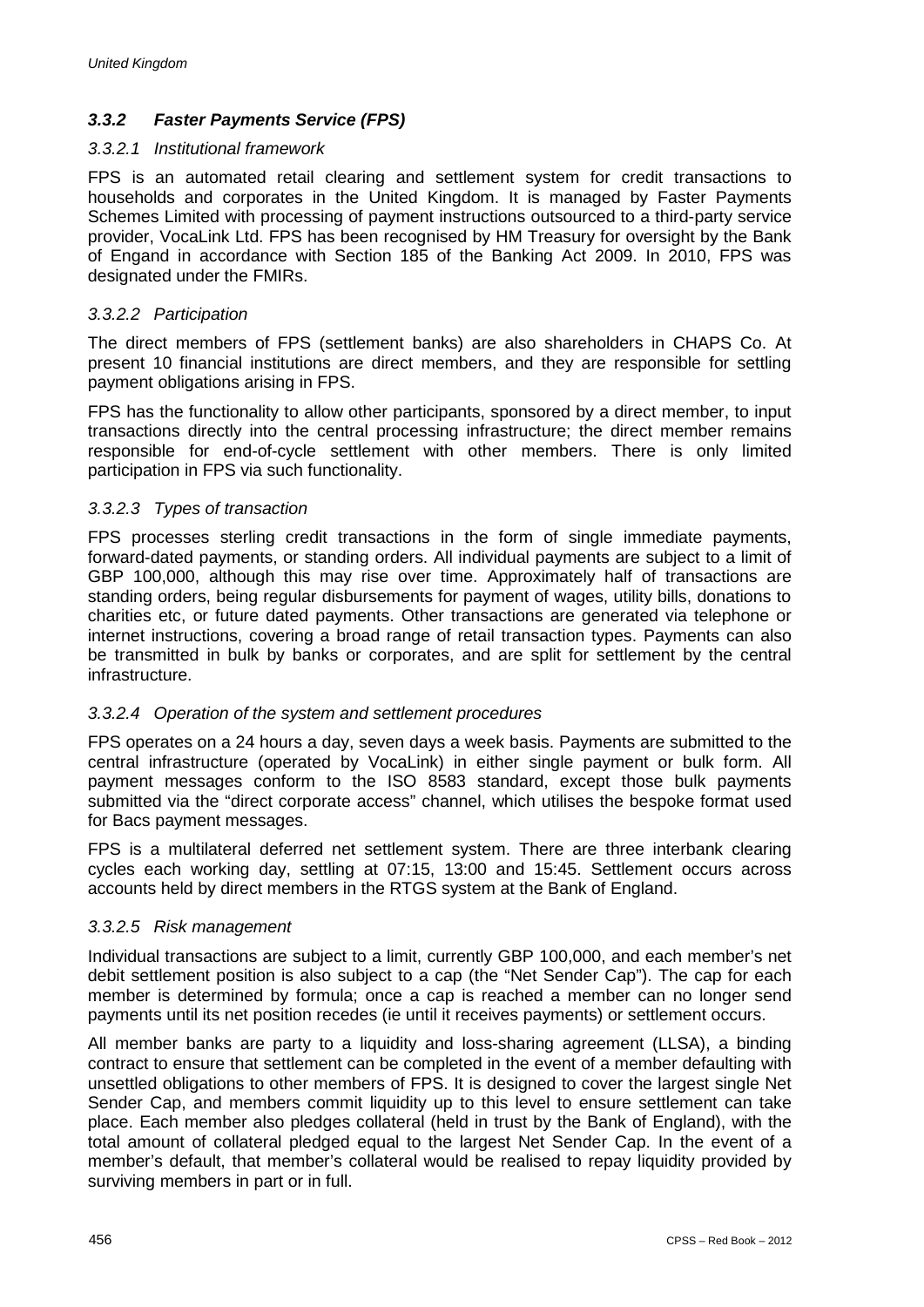### *3.3.2.6 Pricing*

FPS operates on a cost recovery basis. Members pay a fee to CHAPS Co to join FPS and an annual charge to cover their share of the scheme's operating costs. VocaLink charges members a connection fee as well as monthly fees to maintain the connection to the central infrastructure. Processing costs are recovered by VocaLink from members through a per-item charge.

Sponsoring banks negotiate independently with users and other customers the charges these counterparties will incur as a result of generating transfers or receiving credits through the payment system.

### *3.3.3 Cheque and Credit Clearings (C&CC)*

### *3.3.3.1 Institutional framework*

The Cheque and Credit Clearing Company is the non-profit industry body that has managed the cheque clearing system in England and Wales since 1985 and in all of the United Kingdom since 1996. The clearing of sterling and euro cheques in Northern Ireland is managed by the Belfast Bankers' Clearing Company. C&CCC is not a recognised interbank payment system under the Banking Act 2009. Both the cheque clearing and the credit clearing are designated under the FMIRs.

#### *3.3.3.2 Participation*

C&CCC has 10 direct members. There is no requirement to participate in all four of the clearings operated; the euro debit clearing has 10 members and the US dollar clearing only five. Other banks and building societies can access the clearings through agency arrangements with direct members; 400 banks and building societies currently participate indirectly.

### *3.3.3.3 Types of transaction*

The C&CCC system processes paper debit items (ie cheques) and credit items (ie bank giro transfers). C&CCC processes sterling and euro, as well as US dollar debits, for which it took over responsibility in January 2010. Cheques processed through the cheque clearing and paper credits passed through the credit clearing must meet the physical specifications (relating to layout and paper specifications) laid out in the standards of the relevant clearing. There are, however, no restrictions on the value of individual transfers or on the economic nature of the transaction.

### *3.3.3.4 Operation of the system and settlement procedures*

The cheque and credit clearings both operate on a three-day payment and settlement cycle. In the case of the cheque clearing, a cheque presented to a member bank during banking hours will be sent to that bank's clearing centre at the end of the working day (T+0), and will arrive late that night or early on T+1. Cheques are evaluated and processed at the clearing centre and the codeline of the cheque and amount are transmitted over the Interbank Data Exchange (IBDE) network to the relevant paying bank by 11:00 on T+1. In parallel, cheques are parcelled up and sent to a clearing exchange centre, where they are passed to the paying bank later in the morning on T+1. The majority of banks have chosen to outsource their processing to third-party service providers. Where the collecting and paying banks use the same processor, the cheque need not pass through a clearing exchange – provided that this arrangement (between two members) is registered with C&CCC as a direct exchange.

On T+2, C&CCC calculates the multilateral net amounts for each of the direct members. Settlement of the sterling clearings takes place at the Bank of England across settlement accounts using RTGS. Settlement of the euro clearing takes place across an account at a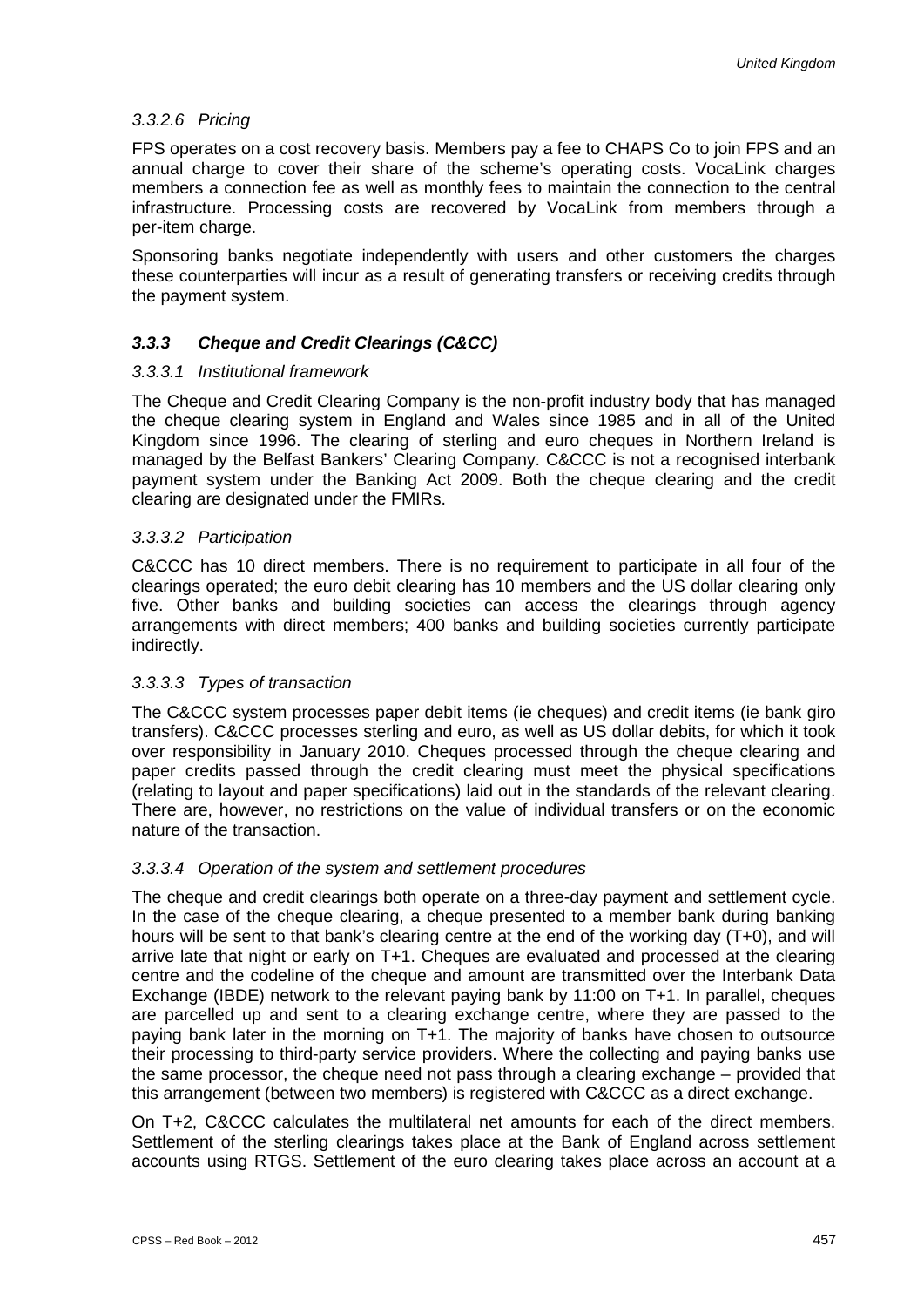commercial bank. US dollar cheques (drawn on a UK bank) are settled using one of the five members of the clearing as a settlement service provider on a rotational basis.

Paper credits follow a reverse process to cheques, in which the collecting bank is generally the payer's bank. The processing procedures for the credit clearing are very similar to those employed in the cheque clearing. However, pre-printed codeline details on credits are not transmitted over the IBDE network.

Changes known as 2-4-6 came into force at the end of November 2007. These changes set a maximum time line of two, four and six working days for each of the stages after paying in a cheque to a current or basic bank account. Interest is received from T+2, the amount can be withdrawn from T+4, and certainty that the money cannot be reclaimed without consent is provided at the end of T+6.

### *3.3.3.5 Risk management*

No system of limits or other controls is imposed by the C&CCC to restrict the volume or value of payments for which a particular member is responsible. In May 2005, the C&CCC and its members implemented a legally binding loss-sharing agreement to ensure that settlement can be completed in the event of a member defaulting on its obligations to other members of the payment system. This LFCA covers both Bacs and C&CC. A description of the LFCA arrangements can be found in Section 3.3.1.5.

### *3.3.3.6 Pricing*

The C&CCC does not impose a per-item charge on cheques or credits handled; its costs are met through direct contributions by shareholders (the settlement members). Banks negotiate charges with their business customers for processing debits and credits arising from paper instruments; most banks do not impose such direct fees on their personal customers.

### *3.3.4 LINK*

### *3.3.4.1 Institutional framework*

The LINK Scheme is an unincorporated association of members. The Scheme sets the rules and is responsible for the day-to-day management of the ATM network. Provision of the central infrastructure and processing services has been outsourced to a third-party service provider, VocaLink Ltd.

### *3.3.4.2 Participation*

The LINK Scheme currently has 38 members; most of these are banks and building societies, although there are also currently 11 non-financial institution members who operate ATMs but do not issue cards.

### *3.3.4.3 Types of transaction*

LINK is the United Kingdom's largest ATM network, enabling its members' customers to withdraw cash from almost all of the United Kingdom's ATMs, irrespective of the bank at which they hold their account. The primary use of the LINK network is to withdraw cash, but the system also supports other services such as balance enquiries and mobile phone top-ups.

### *3.3.4.4 Operation of the system and settlement procedures*

LINK is a deferred multilateral net settlement system, with a two-day clearing cycle. The LINK infrastructure retains a record of transactions conducted on T+0 and calculates net settlement obligations. These are passed to the Bank of England for settlement across settlement accounts using RTGS.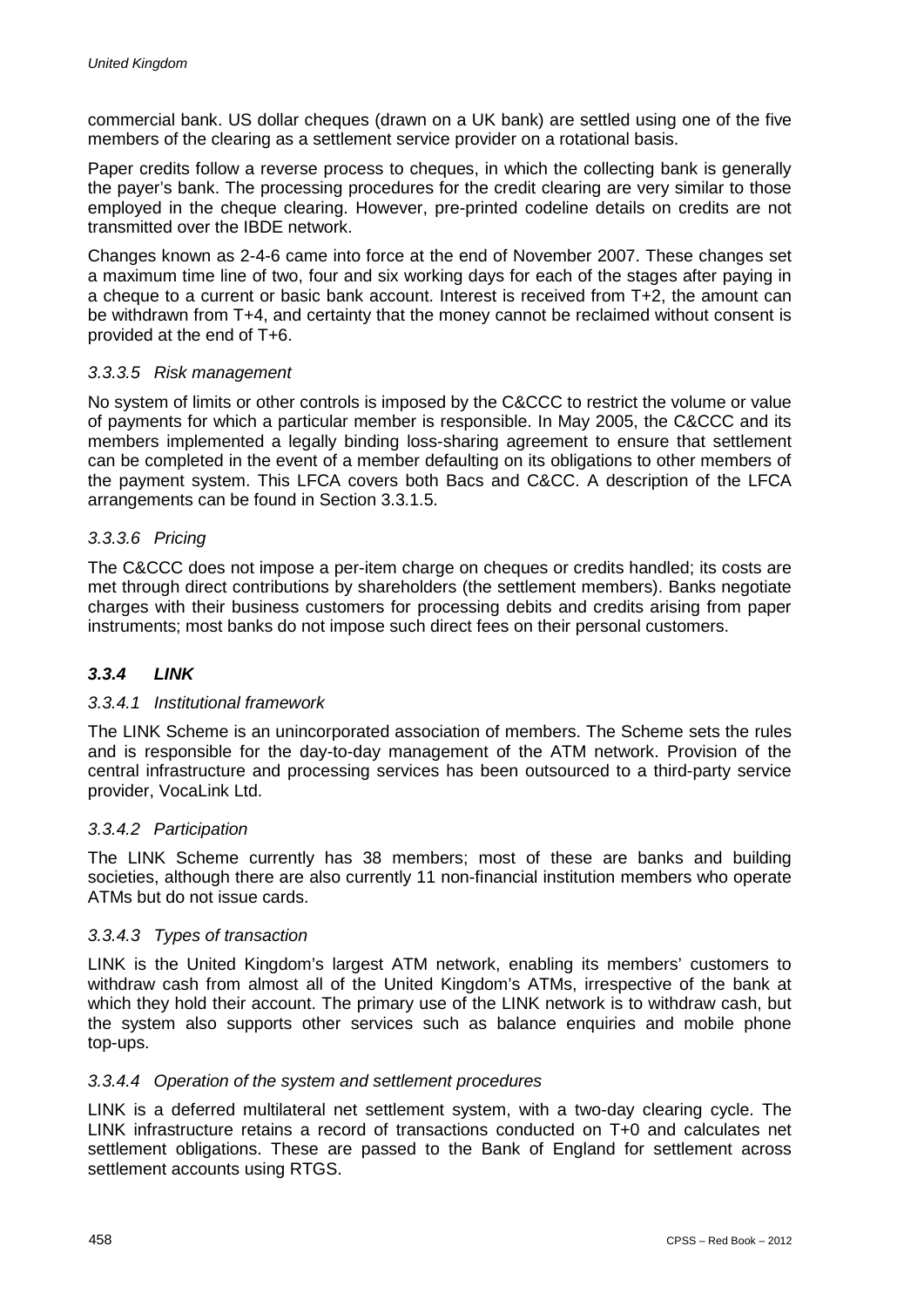### *3.3.4.5 Pricing*

VocaLink Ltd applies an annual tariff to the direct members of LINK to recover processing and other service costs. The LINK network allows both free and "pay-to-use" cash machines, but sets rules on charging and transparency of charging that apply to all cash machine and card issuers.

### **4. Systems for post-trade processing, clearing and securities settlement**

### **4.1 General overview**

This section provides a detailed description of the central counterparties LCH, ICE Clear Europe and Euro CCP, and the securities settlement system, CREST.

LCH clears a broad range of asset classes comprising securities, equities, derivatives, financials and commodities contracts traded on major exchanges such as LIFFE, LME and LSE and on various MTFs. LCH also clears a number of OTC contracts, most notably interest rate swaps and sovereign bonds and repos. ICE Clear Europe acts as central counterparty for trades on the ICE Futures Europe energy exchange, OTC energy contracts and corporate single-name and index credit default swaps. Euro CCP clears cash equity products for a number of MTFs.

As the securities settlement system, CREST settles the purchase, sale, loan and repo of UK and Irish equities and UK government and corporate debt.

### **4.2 Central counterparties and clearing systems**

### *4.2.1 LCH*

### *4.2.1.1 Institutional framework*

LCH.Clearnet Ltd is part of the LCH.Clearnet Group. The Group was formed in December 2003 at the time of the merger between the LCH and the French-based CCP, Clearnet. LCH.Clearnet Ltd is a UK-incorporated company. It aligned its ownership in 2009 so that it is now 83% owned by users and 17% by the exchanges for which it clears.

LCH.Clearnet Ltd is regulated in the United Kingdom by the Financial Service Authority as a recognised clearing house under FSMA 2000. In addition, LCH.Clearnet Ltd is designated under the Settlement Finality Regulations (SFD). On 5 January 2010, HM Treasury recognised the embedded payment arrangements within LCH.Clearnet Ltd as an "inter-bank payment system" under Part 5 of the Banking Act 2009, giving the Bank of England statutory responsibility for overseeing it. The Bank and the FSA have a memorandum of understanding regarding the oversight of payment systems that covers LCH.Clearnet Ltd's embedded payment arrangements.<sup>3</sup>

### *4.2.1.2 Participation*

LCH.Clearnet Ltd provides clearing services for a variety of members, comprising financial institutions, brokers and corporations. To transfer payments from member accounts to its

<u>.</u>

<sup>&</sup>lt;sup>3</sup> LCH.Clearnet Ltd is also a "Derivatives Clearing Organization (DCO)" in the United States and subject to Commodity Futures Trading Commission (CFTC) rules and the US Commodity Exchange Act.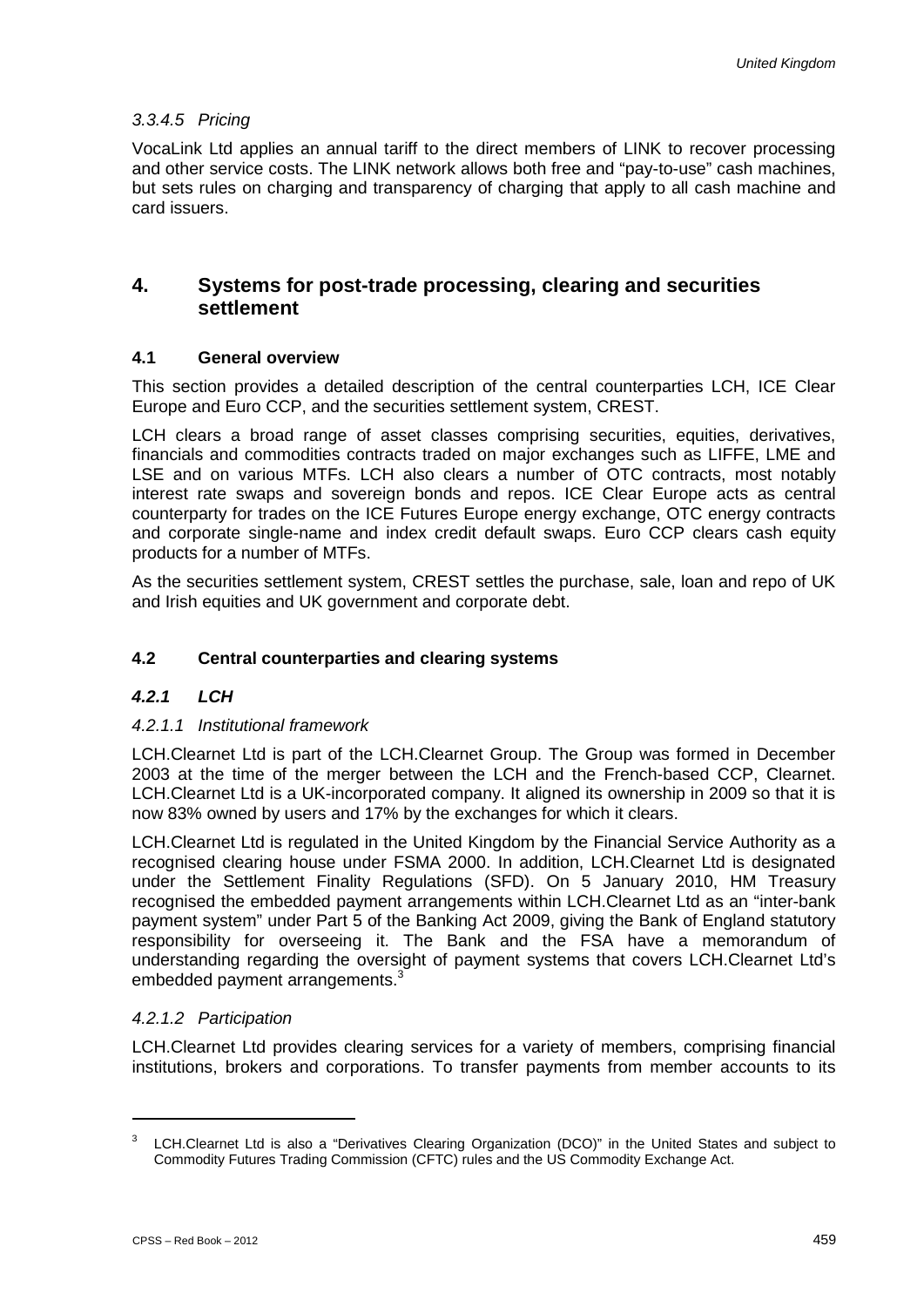own accounts, LCH.Clearnet Ltd uses the Protected Payment System (PPS), which is a network of commercial payment banks (PPS banks) that provide accounts to LCH.Clearnet Ltd and its members, as well as concentration banks where LCH.Clearnet Ltd holds funds intraday. LCH.Clearnet Ltd's concentration banks are the Bank of England for sterling and euro transactions, Citibank and Bank of New York Mellon for US dollar transactions and HSBC for transactions in minor currencies.

### *4.2.1.3 Types of transaction*

LCH.Clearnet Ltd acts as a central counterparty for: OTC cash and repo trades in European government bonds ("RepoClear"); OTC interest rate swaps ("SwapClear"); non-deliverable forwards ("ForexClear"); equities-based trades and contracts for difference, eg LSE, SIX Swiss Exchange, BATS Europe, Equiduct and Plus Markets Group ("EquityClear"); financial, equity and commodity derivatives traded on LIFFE, EDX, LME and OTC; and freight, energy and emissions contracts traded on Nodal and OTC..

### *4.2.1.4 Operation of the system (embedded payment arrangements)*

LCH.Clearnet Ltd transfers cash (margin and cash settlement sums) to and from its members through the PPS banks. In each currency, there is a concentration bank with which LCH.Clearnet Ltd holds an account. The concentration bank is used to collect surplus funds from each of the other PPS banks and to send these funds to PPS banks where LCH.Clearnet Ltd has a net debit position. The concentration bank account is also used to send and receive funds to/from LCH. Clearnet Ltd's investment counterparties.

LCH.Clearnet Ltd calculates initial and variation margin overnight and calls/pays margin due from and to its members every day early in the morning. LCH.Clearnet Ltd routinely calls intraday margin in response to movements in the prices and positions traded. SWIFT messages are used to transmit details of margin requirements between LCH.Clearnet Ltd and members' PPS banks. The transfer of funds is made in two stages; first, PPS banks confirm to LCH.Clearnet Ltd that they are willing to make a payment, and make a book entry debiting the member's account and crediting that of LCH.Clearnet Ltd. Secondly, the PPS banks transfer funds to the concentration bank within two hours for early morning calls and within one hour intraday.

LCH.Clearnet Ltd does not play a role in the matching of trades. LCH.Clearnet Ltd accepts trades directly from organised trading platforms, via a settlement system or through OTC trade registration facilities provided by the clearing house. Depending on the source of the trade registered for clearing, LCH.Clearnet Ltd accepts trades through open offer (as with cash equity trades executed on the London Stock Exchange) or through novation (as with OTC trades registered for clearing).

### *4.2.1.5 Risk management*

To limit the risk LCH.Clearnet Ltd accepts by acting as a central counterparty, namely the losses it could potentially incur if one of its members were to default, LCH.Clearnet Ltd applies membership requirements, collects initial and variation margin and maintains a default fund.

To reduce the probability of a member default, LCH.Clearnet Ltd sets and monitors requirements for its members. These requirements may vary depending on the type of membership and the markets (products) the member wishes to clear. The requirements include minimum levels of financial resources and creditworthiness, and adequate operational capacity.

As mentioned above, LCH.Clearnet Ltd calculates initial margin and variation margin on all positions it clears using a number of different margin methodologies. Initial margin requirements are calculated using margin models that are tailored to the risk characteristics of the market cleared, and include both industry-standard methodologies (such as SPAN for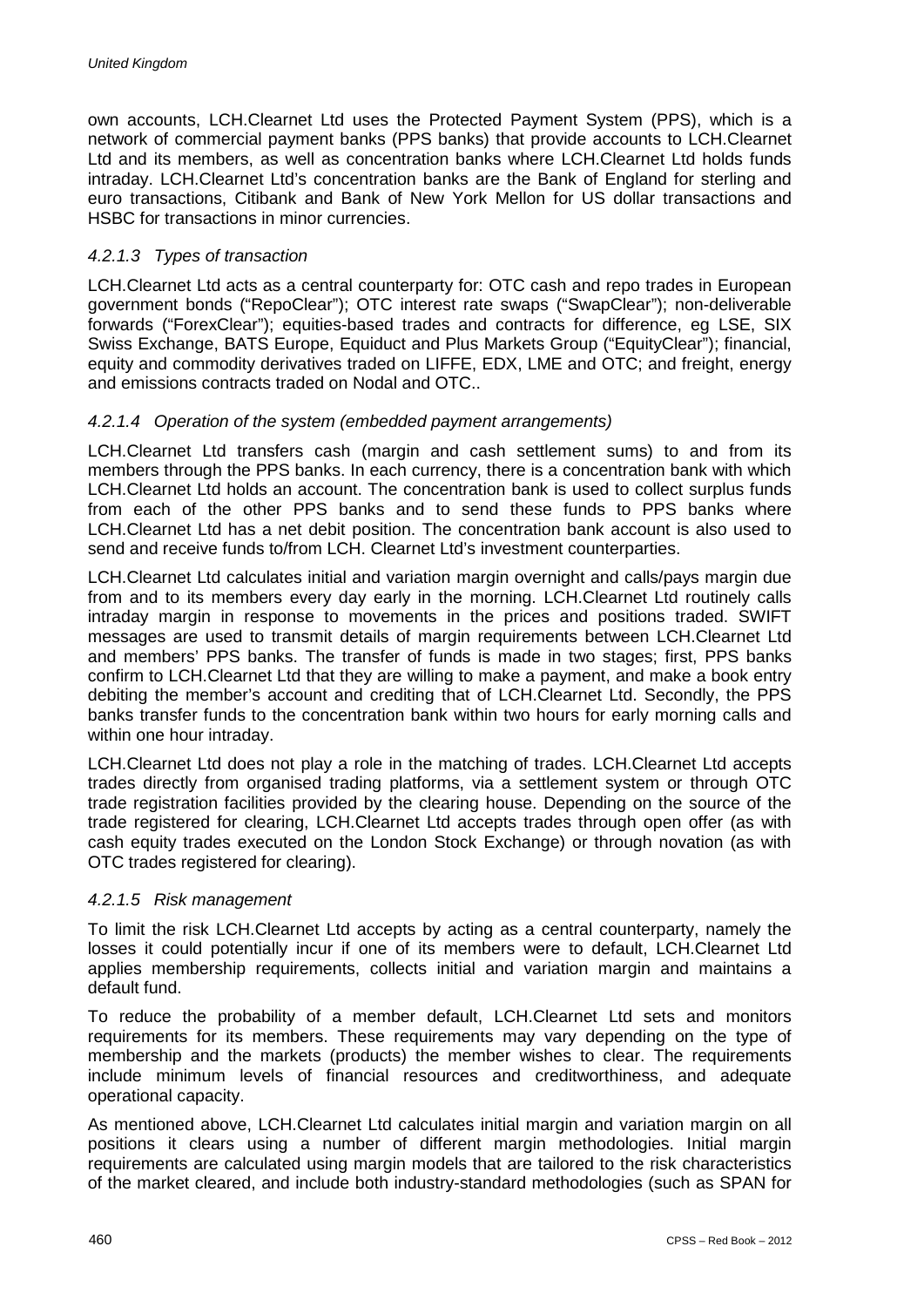exchange-traded derivatives) and proprietary methodologies (such as PAIRs for interest rate swap products). All cleared positions are subject to a mark to market variation margin on at least a daily basis. LCH.Clearnet Ltd can and does make both routine and ad hoc intraday margin calls, subject to a minimum transfer threshold. LCH.Clearnet Ltd regularly backtests the intended coverage.

LCH.Clearnet Ltd holds a single default fund, which can be applied to default losses arising from any of the markets it clears. The default fund is sized to be adequate to cover, at a minimum, the greater of the simultaneous default of the member that presents the largest credit risk to LCH.Clearnet Ltd and the five members with the lowest credit rating or the second and third members presenting the largest credit risk and the five members with the lowest credit rating, in extreme but plausible market conditions. The adequacy of the default fund is tested daily against end-of-day positions using historical and theoretical scenarios.

Under the provisions of its default rules, LCH.Clearnet Ltd has broad discretion to determine when a member is in default. Should a member be placed in default, LCH has the authority to close out or transfer the defaulter's contracts, realise the defaulter's collateral or perform any other action required to manage the default. LCH has an internal default management framework as well as a detailed operational procedures manual to assist in the process of managing default-related issues.

On a daily basis LCH.Clearnet Ltd forecasts its likely liquidity needs, both on an ongoing "business as usual" basis and in the event of the default of the member that presents the largest liquidity risk to LCH.Clearnet Ltd. This possible liquidity requirement is compared to the level of the liquidity LCH.Clearnet Ltd could make available if required.

LCH.Clearnet Ltd has a treasury investment policy to determine how members' collateral is managed and any resulting risks mitigated. The vast majority of cash is secured, and the policy outlines minimum credit rating criteria for LCH.Clearnet Ltd's counterparties, concentration limits at the counterparty group level, diversification of assets, and criteria to mitigate interest rate risk. Non-cash collateral is held mainly at two European CSDs, and one custodian bank in the United States.

Risks in the embedded payment arrangements are managed by setting minimum criteria for PPS banks and by defining procedures to ensure that payment deadlines are met. Concentration in a central bank account reduces exposure to intraday credit risk.

### *4.2.1.6 Pricing*

LCH.Clearnet Ltd is a user-owned, constrained-for-profit organisation. It does not pay out dividends but uses excess profits for future fee reductions.

### *4.2.2 ICE Clear Europe*

### *4.2.2.1 Institutional framework*

ICE Clear Europe is owned by IntercontinentalExchange (ICE), a US company founded in 2000. ICE is a publicly traded company listed on the New York Stock Exchange. In June 2001, ICE acquired the International Petroleum Exchange (IPE), which is now ICE Futures Europe. ICE Clear Europe was launched in 2008 to clear trades for ICE Futures and the ICE OTC Energy market operated by ICE. ICE Clear Europe began clearing euro-denominated CDS in July 2009.

ICE Clear Europe is regulated in the United Kingdom by the FSA as a recognised clearing house under FSMA 2000. In addition, ICE Clear Europe received Settlement Finality Designation from the FSA under the Financial Markets and Insolvency (Settlement Finality) Regulations 1999. On 24 February 2010, HM Treasury recognised the embedded payment arrangements within ICE Clear Europe as an "'inter-bank payment system" under Part 5 of the Banking Act 2009, giving the Bank statutory responsibility for overseeing it. In the United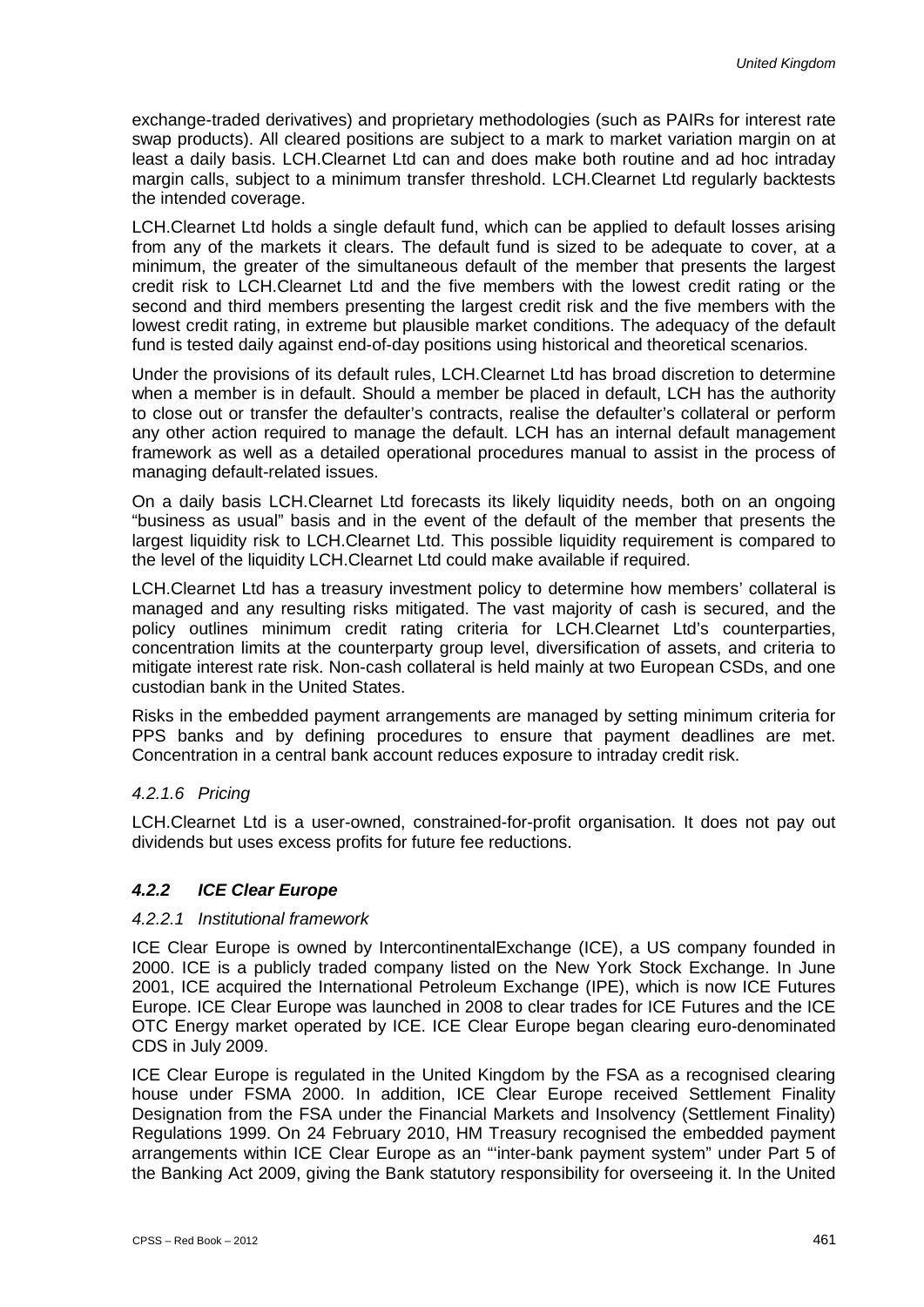States, ICE Clear Europe has also been granted an order as a "Derivatives Clearing Organization" by the US Commodity Futures Trading Commission. Subject to compliance with certain conditions, ICE Clear Europe has been granted an exemption from the US Securities and Exchange Commission in respect of its CDS clearing service.

#### *4.2.2.2 Participation*

In December 2010, ICE Clear Europe had 57 members, mainly financial institutions and energy companies. Payment arrangements are provided by six APS banks. ICE Clearing Europe's concentration bank is JP Morgan.

### *4.2.2.3 Types of transaction*

ICE Clear Europe acts as central counterparty for trades made on the ICE Futures Europe energy exchange, OTC energy contracts, and corporate single-name and index credit default swaps. The energy and CDS clearing operations have separate membership criteria, rules and risk models.

#### *4.2.2.4 Operation of the system*

#### (Embedded payment arrangements)

ICE Clear Europe transfers cash (margin) to and from its members through a mechanism known as the Assured Payments System (APS). The APS consists of a network of six commercial banks that provide accounts to both ICE Clear Europe and its members in one or more of the currencies in which liabilities are incurred. ICE Clear Europe members must open accounts in two of the following currencies: sterling, euros and US dollars. JP Morgan, with which ICE Clear Europe also holds an account, acts as a concentration bank for each currency. The concentration bank accounts are used to collect funds from each of the APS banks and send funds that are surplus to ICE Clear Europe margin requirements directly to clearing members.

ICE Clear Europe calculates initial and variation margin overnight and calls/pays margin due from and to its members every day early in the morning. ICE Clear Europe calculates initial and variation margin requirements every five minutes during the day and can call intraday margin in response to movements in the prices and positions traded. SWIFT messages are used to transmit details of margin requirements between ICE Clear and members' APS banks. Settlement of cash and some physically settled contracts is also made across the APS. Early morning calls have to be met by 09:00 London Time and intraday calls within one hour. CDS coupon and credit event payments are made in CLS.

Energy contracts clear on an open offer basis, whereby contracts with the clearing house automatically form upon trade matching on the respective market (eg at ICE Futures Europe).

For CDS clearing, confirmed, eligible transactions that are submitted to the DTCC's Markit/SERV Transaction Information Warehouse can be submitted for clearing to ICE Clear Europe. On clearing, the bilateral contract is replaced by two contracts with the clearing house.

#### *4.2.2.5 Risk management*

As detailed in its rulebook, ICE Clear Europe sets membership criteria for all clearing members, including additional requirements for CDS clearing members. This includes a minimum capital requirement of USD 10 million for energy clearing members and a capital requirement of USD 5 billion for CDS clearing members. In addition to the financial resource requirements for members, the membership rules cover operational capability, risk management experience and regulatory oversight.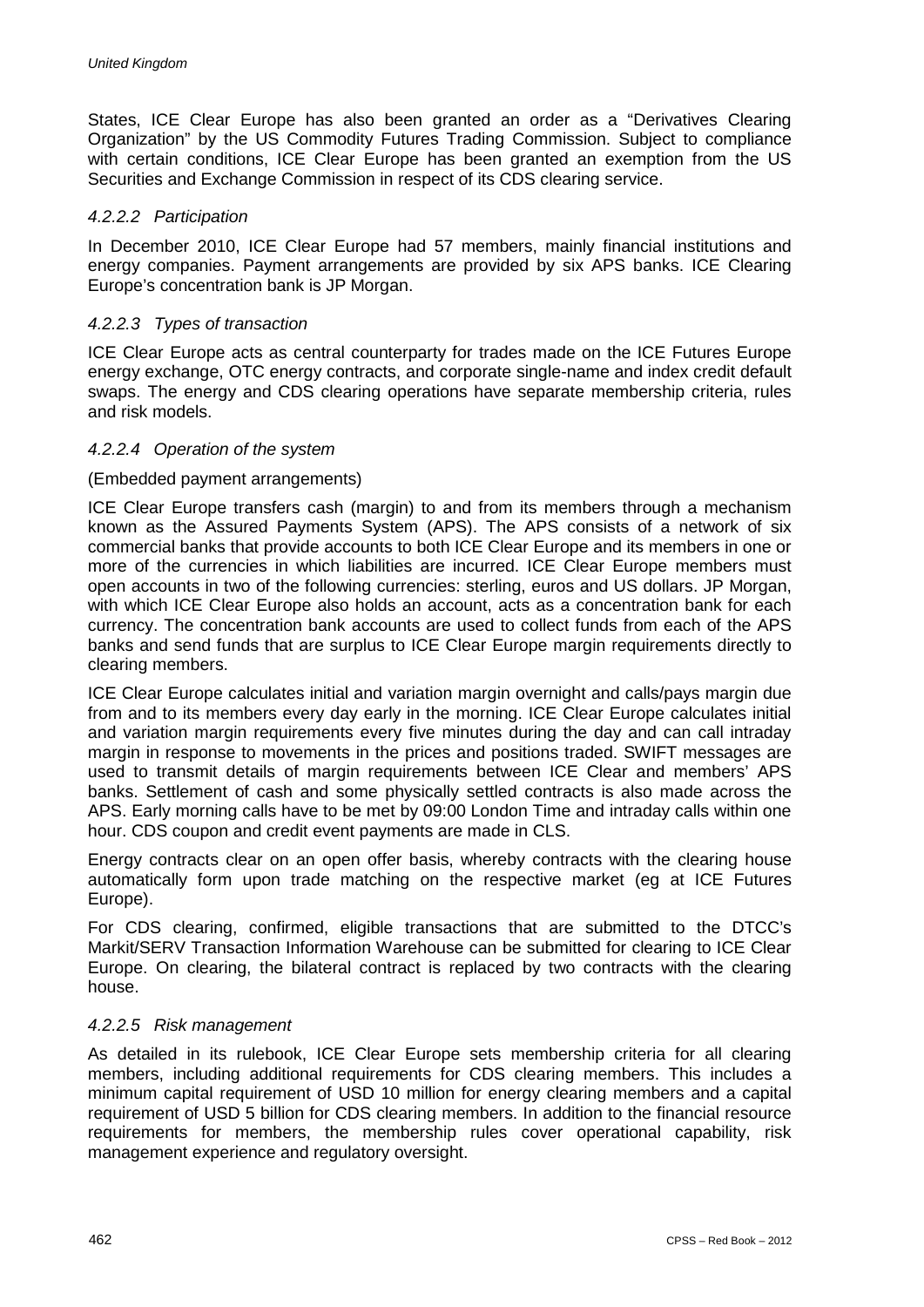The clearing house calculates margin using the SPAN4 algorithm for energy clearing. For CDS, the clearing house uses a proprietary risk assessment methodology which is shared with ICE Trust and developed by the group subsidiary, The Clearing Corporation (TCC).

Intraday margin calls can be made between 09:00 and 22:00 London Time and must be met within 60 minutes of notification by the clearing house. Margin calls are made in accordance with the intraday margin calling policy.

Clearing members must pay the end-of-day variation margin by 09:00 London Time on the following business day. Margin payments are met in accordance with the clearing house's list of permitted cover, which includes cash and acceptable non-cash collateral.

In addition, ICE Clear Europe may execute a special margin call in response to its risk monitoring of members. For example, a concentration risk margin multiplier is applied to large positions.

ICE Clear Europe invests cash margin in accordance with its investment policy.

Clearing members are obliged to make minimum contributions to the guarantee fund. ICE Clear Europe maintains a separate energy and CDS guarantee fund, which aims to mutualise losses under extreme market scenarios. In addition, the clearing house may call additional funds from non-defaulting members. ICE Clear Europe has contributed USD 100 million to its energy guarantee fund. Additionally, ICE has contributed USD 10 million to the CDS guarantee fund and has committed a further USD 40 million over a two-year period.

In the event of a member default, the clearing house will close out the defaulting member's positions in accordance with its rulebook. The order in which the clearing house utilises assets to meet the obligations and liabilities of the defaulter is also specified in the rulebook.

Risks in the embedded payment arrangements are managed by setting minimum criteria for APS banks and establishing payment deadlines.

### *4.2.2.6 Links to other systems*

ICE Trust and TCC provide services to ICE Clear Europe under an outsourcing agreement. The services are provided through a common infrastructure, ICE Clear Europe does not have links to any other central counterparty.

ICE Clear Europe also has links with large-value payment systems to make cash payments (CHAPS, TARGET2, Fedwire and CHIPS). It uses the SWIFT network to communicate with its APS banks and accesses CLS via JP Morgan.

#### *4.2.2.7 Pricing*

ICE Clear Europe is a wholly owned subsidiary of ICE, a publicly listed company on the New York Stock Exchange. It charges members clearing fees on a per-lot basis.

#### *4.2.2.8 Major ongoing and future projects*

ICE Clear Europe has recently undertaken a post-trade and clearing systems migration programme, in which the clearing house has replaced the TRS/CPS platform with an in-house clearing system.

### *4.2.3 Central counterparty EuroCCP*

#### *4.2.3.1 Institutional framework*

The London-based European Central Counterparty Ltd (EuroCCP) is a wholly owned subsidiary of the US-based Depository Trust and Clearing Corporation (DTCC). DTCC is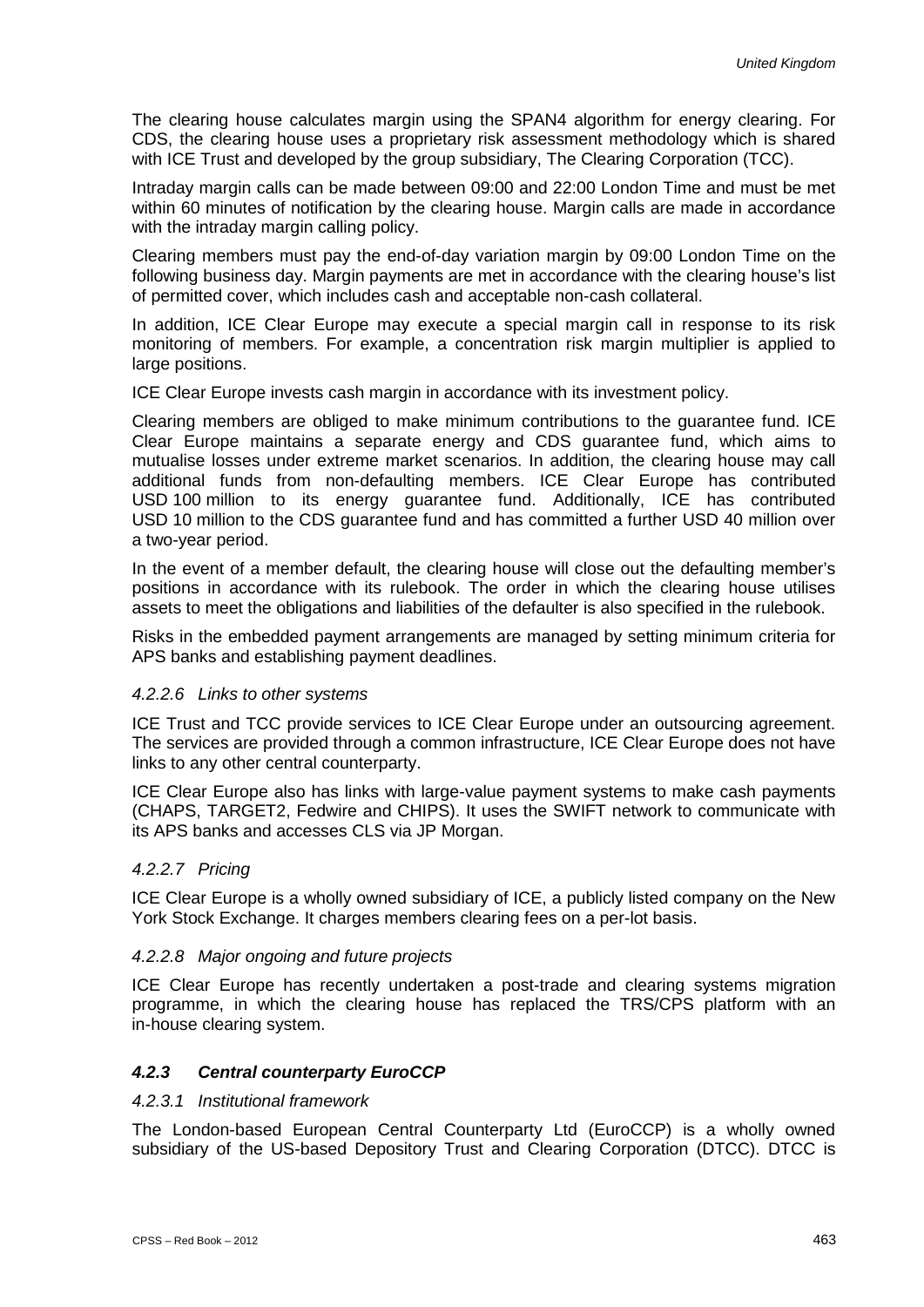owned and governed by its users. EuroCCP has its own board and board committees, including audit and risk committees.

EuroCCP is regulated in the United Kingdom by the FSA as a recognised clearing house under FSMA 2000. In addition, EuroCCP is designated under the Settlement Finality Regulations.

### *4.2.3.2 Participation*

Firms wishing to directly use the services of EuroCCP are required to become participants. There are two types of participant: general clearing participants (who can clear for themselves and non-clearing participants of the MTF platforms that EuroCCP clears for), and individual clearing participants (who can clear for themselves only). Firms that are not participants of EuroCCP can access the firm's services through the establishment of a clearing arrangement with a general clearing participant (for non-clearing participants of the MTF platforms and individual clients who are not participants of the MTF) or individual clearing participants (for individual clients who are not participants of the MTF only). As of February 2011, EuroCCP had 15 active general clearing participants and 12 individual clearing participants.

#### *4.2.3.3 Types of transaction*

EuroCCP clears cash equity products for a number of European multilateral trading facilities, most importantly for Turquoise. It clears for a total of 19 markets throughout Europe.

#### *4.2.3.4 Operation of the system*

EuroCCP uses Citibank as its concentration bank and participants pay margin and default fund contributions either directly into EuroCCP's account with Citibank or via a payment bank of their choice. EuroCCP calculates margin requirements overnight and calls outstanding margin from its participants every day early in the morning. To this end, EuroCCP has powers of attorney in place with the settlement banks its participants use. This allows it to send direct instructions to these banks on behalf of its participants.

EuroCCP uses SWIFT messages to communicate margin requirements to participants and with its settlement agent.

### *4.2.3.5 Risk management*

EuroCCP requires margin payments to cover the default risk posed by its participants when it accepts trades into clearing. EuroCCP's margin fund is made up of a number of components, the most important of which are charges equivalent to the concepts of initial and variation margin. EuroCCP also reviews its risk exposure regularly throughout the day and has the ability to call intraday margin.

Margin may be provided in either cash or acceptable non-cash collateral. EuroCCP accepts a number of government bonds, cash and letters of credit as eligible collateral (subject to a minimum 40% cash requirement). EuroCCP also has minimum capital requirements for its participants and can add special charges to margin calls should it identify a concern with the creditworthiness of a participant.

If the default of a participant exhausts the margin funds provided by that participant, EuroCCP can access the collateral paid by the defaulting participant into the guarantee fund and, if necessary, the guarantee fund contributions of all its other participants. Should the guarantee fund also be exhausted, EuroCCP requires its participants to indemnify it against any excess loss. Participants can limit their liability for any excess loss in accordance with EuroCCP's rules. EuroCCP's rules also give it the discretion to use its capital to meet losses after a defaulting participant's funds have been exhausted, before invoking loss-sharing agreements with all its other participants.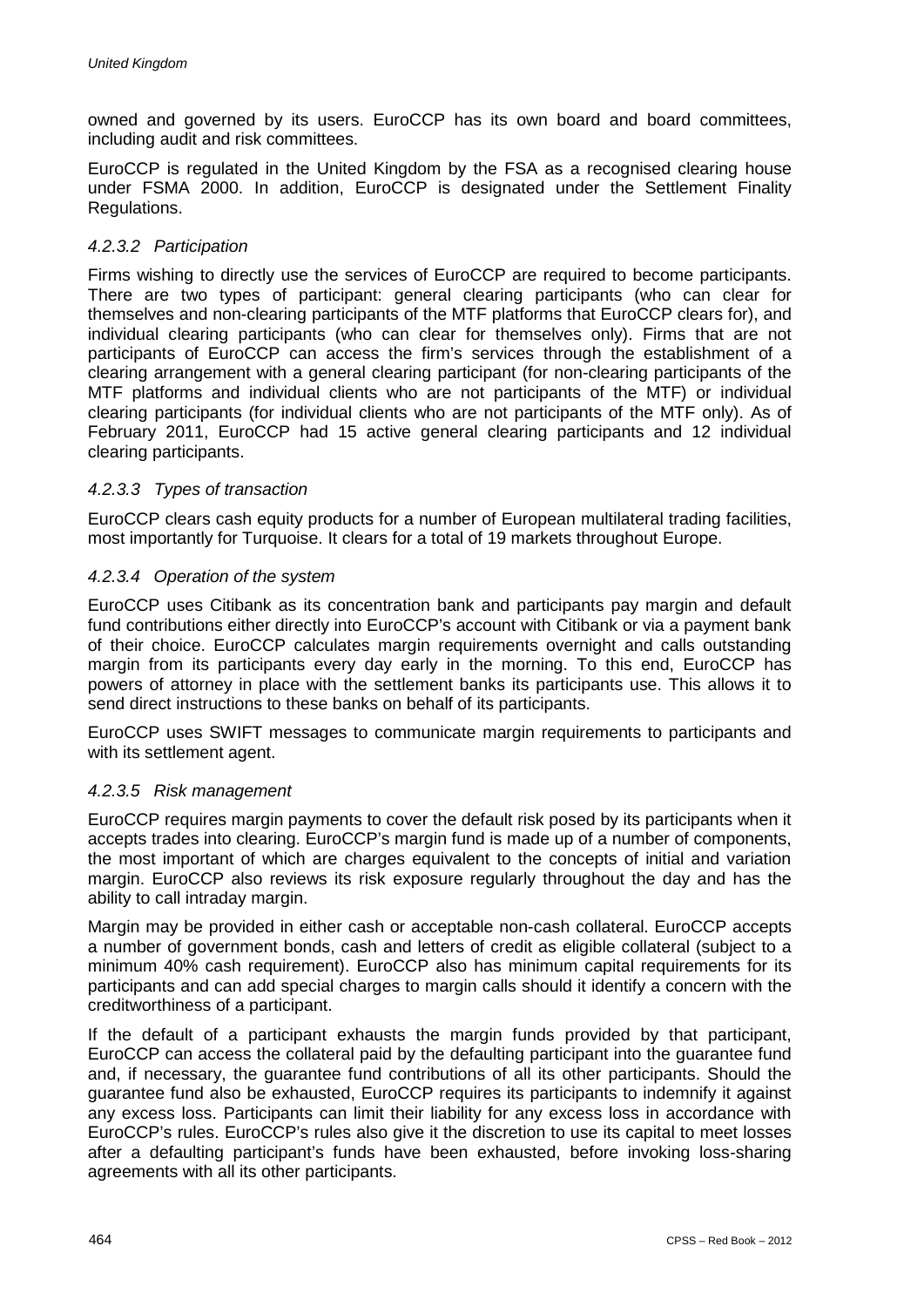### *4.2.3.6 Links to other systems*

As at April 2011, EuroCCP has no links with other clearing houses. It uses Citibank as the settlement agent for the 19 European markets it serves. Where it is a direct member of the local CSD, its accounts are operated by Citibank. EuroCCP has connections to all platforms it clears for.

### *4.2.3.7 Pricing*

EuroCCP is a wholly owned subsidiary of DTCC, which is a user-owned entity operating an at-cost model. In DTCC's model, excess profits are typically rebated back to its users.

### *4.2.3.8 Major ongoing and future projects*

As of April 2011, EuroCCP's key future project is the launch of interoperability with other clearing houses for a number of trade platforms.

### **4.3 Securities settlement system**

### *4.3.1 CREST*

Inaugurated on 15 July 1996, the CREST system was originally owned and operated by a private sector company, CRESTCo Ltd, which itself was owned by a range of CREST users. In September 2002, CRESTCo merged with Euroclear. On 1 January 2005, a corporate restructuring of Euroclear created a new parent company called Euroclear SA/NV with CRESTCo, Euroclear France, Euroclear Nederland, Euroclear Belgium and Euroclear Bank as its subsidiaries. On 1 July 2007, CRESTCo Ltd changed its name to Euroclear UK & Ireland Ltd (EUI) and on 1 September 2010, EUI merged with EMX Company Limited (the operator of an electronic router for funds orders and settlement messages), which had been part of the Euroclear Group since 1 January 2007. Euroclear Plc, which owns Euroclear SA/NV is a UK-registered private company owned by around 200 user-shareholders, mainly major banks and brokers (see also the descriptive Red Book chapter on the euro area).

### *4.3.1.1 Institutional framework*

The CREST system is operated by EUI. CREST supports securities settlement for UK and Irish equities as well as corporate bonds, government debt, money market instruments and exchange traded funds. EUI's International Service enables CREST members to hold and settle transactions in foreign securities through links with other CSDs.

EUI is authorised as an operator of a relevant system under the Uncertificated Securities Regulations 2001 (USRs). The USRs provide the legal basis for the dematerialisation of UK securities and the transfer of dematerialised securities in the CREST system by way of electronic transfer of title. EUI is regulated in the United Kingdom by the FSA as a recognised clearing house under FSMA 2000. EUI is also authorised as an operator of systems in Ireland, Jersey, and the Isle of Man. The CREST system is also a designated system in the United Kingdom and Ireland under the Settlement Finality Directive.

On 5 January 2010, HM Treasury recognised the embedded payment arrangements within the CREST system as an interbank payment system under Part 5 of the Banking Act 2009, giving the Bank of England statutory responsibility for overseeing it.

CREST's embedded payment arrangements are covered by a memorandum of understanding between the Bank and the FSA regarding the oversight of payment systems. The Bank, the FSA, and the Central Bank of Ireland have a memorandum of understanding for cooperation on the regulation of services provided by EUI relating to the settlement of Irish securities.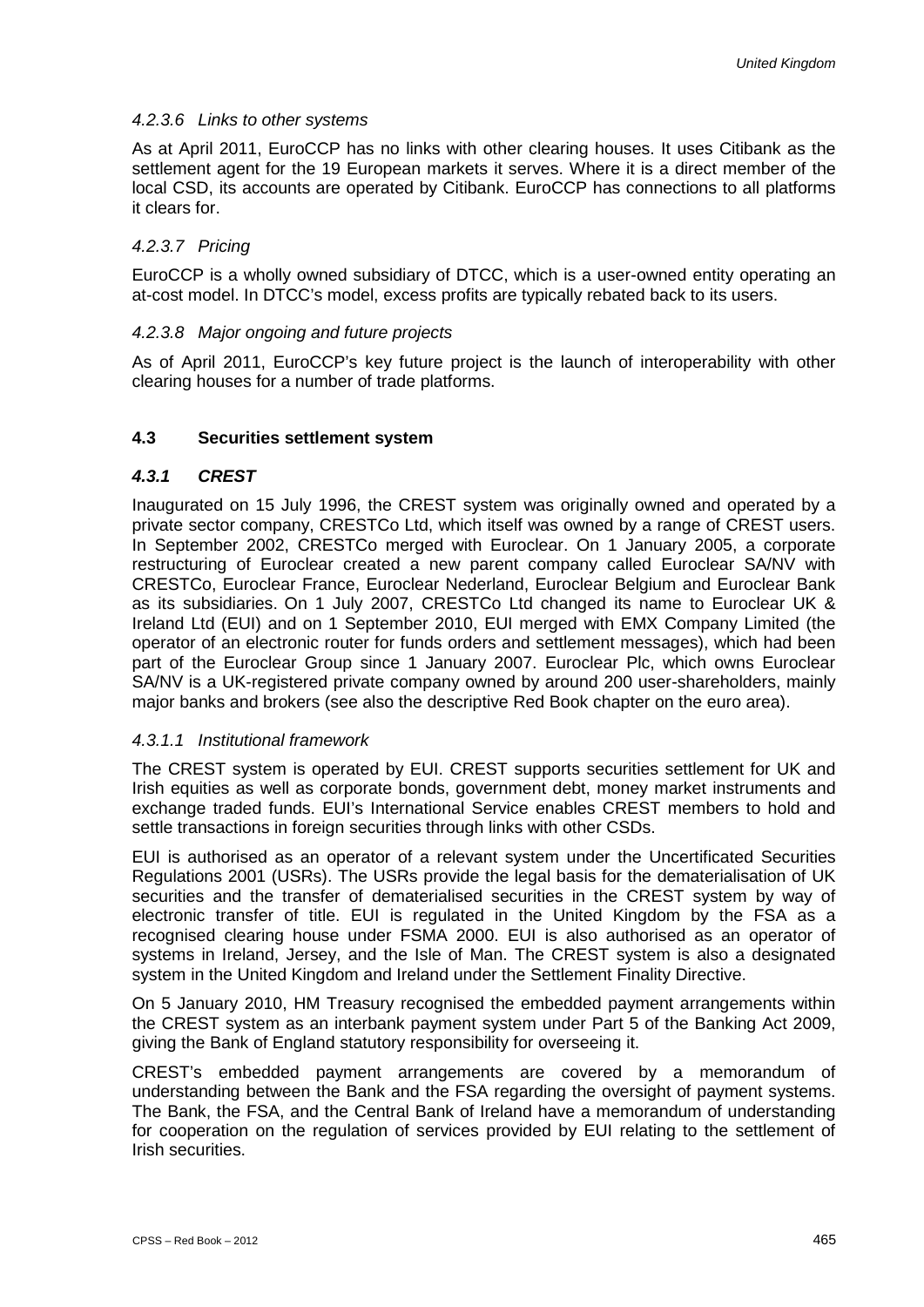### *4.3.1.2 Participation*

EUI offers membership for corporate entities and individuals regardless of domicile or location (except as mentioned below). CREST membership ranges from banks and brokerdealers to private clients. These are mainly firms that are active in the UK and Irish equity markets and the gilt market (or their custodians). The CREST Terms and Conditions and Rules set out the requirements for participating in the CREST system.

In CREST terminology, there is a distinction between "participants" and "users". Participants are those who hold securities in the CREST system ("members") or who provide payment services ("settlement banks") or registration services ("registrars"). Users are those who communicate with the CREST system for themselves and/or behalf of participants. EUI requires users to locate their gateway computers (the secure equipment used for sending/receiving electronic messages to/from the CREST system) in the United Kingdom, Ireland, or another jurisdiction approved by EUI.

Most corporate members maintain and operate their own securities accounts in the CREST system ("direct members"). "Personal members" (mainly individuals) maintain accounts in their own name, but use the facilities of a user (a "sponsor") to communicate with CREST. Sponsors are required to be authorised under FSMA. Non-members of CREST who are active participants in the equity or gilt markets typically hold their accounts with custodians or brokers who are direct members of the system, although individuals may choose to hold their securities outside the system altogether, in paper form.

Applicants must enter into a contractual agreement with EUI to participate in the CREST system. They also must enter into a contractual arrangement with an approved CREST settlement bank in order to receive credit in the CREST system to settle their transactions. EUI may require participants and users incorporated or resident outside the United Kingdom to provide a legal opinion confirming the participant's or user's ability to be bound by the terms of the agreement executed by EUI and the participant or user.

EUI serves over 35,000 members of which approximately 2,850 are corporate participants. There are 14 CREST settlement banks including the Bank of England. The access criteria for CREST settlement banks are set out in the CREST Rules.

### *4.3.1.3 Types of transaction*

The CREST system settles the purchase, sale, loan and repo of UK and Irish equities and UK government and corporate debt. The UK regulations governing the CREST system (ie the USRs) permit only the admission of securities constituted under English, Scottish or Northern Irish laws. But under a multi-jurisdictional model, securities governed by Irish, Jersey, Guernsey and Isle of Man laws are admitted pursuant to the laws of those jurisdictions (see Section 4.4.1.6 below). Moreover, through the system's links to other settlement systems in Europe and the United States, members are able to hold foreign securities. Some lines of foreign securities are held under depository arrangements established for settlement purposes by the registrar (an agent appointed by the issuer).

### *4.3.1.4 Operation of the system*

In general, CREST executes only transfer instructions that it receives via an accredited communications network either from the member whose account is to be debited or credited, or its sponsor. The terms of the transfer must be confirmed by both the transferor and the transferee, who input independent instructions into CREST that are matched before proceeding to settlement. In relation to transactions on certain trading venues, EUI provides central sponsor services enabling members or their settlement agents to opt to allow settlement instructions to be created automatically on their behalf and to be input by another CREST user acting as a central sponsor.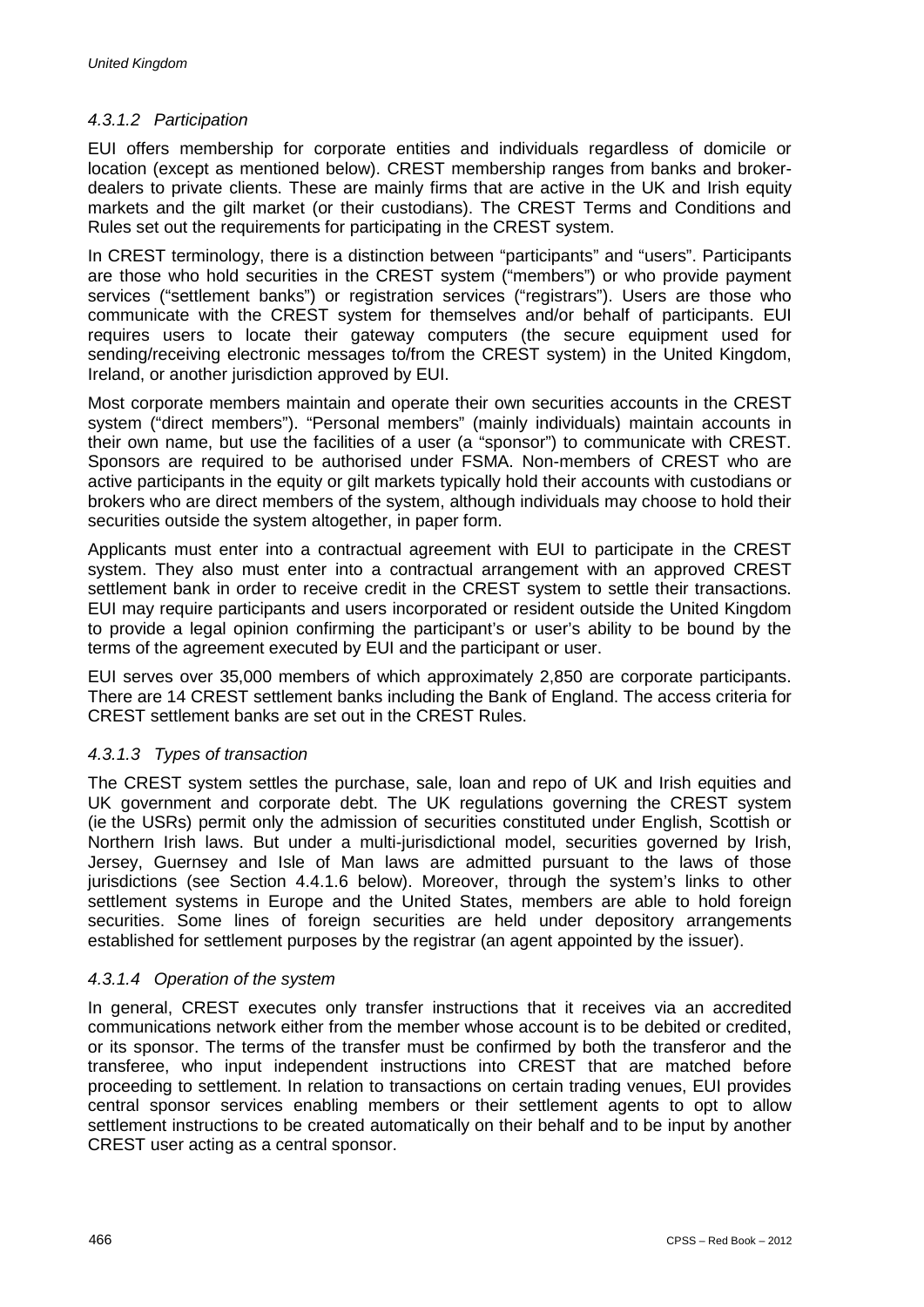The settlement process is continuous between 06:00 and 16:40, with settlement against payment ceasing at 16:10. The system remains open for input and matching of forwarddated transactions until 20:00.

CREST has two accredited network service providers for communications between the CREST system and users – SWIFT and BT Syntegra. Different arrangements apply to communications with participants that are CSDs, exchanges or CCPs.

The CREST system provides DVP1 settlement in central bank money with simultaneous and irrevocable transfer of cash and securities for all sterling and euro payments. The USRs establish that the CREST record is the register for dematerialised UK securities (the operator register) such that, at the point of settlement in the CREST system, the transferee/buyer receives immediate and irrevocable direct legal title to the dematerialised securities. Finality of stock and cash is therefore simultaneous. The USRs require the issuer's registrars to keep a duplicate record that must be reconciled with the operator register and is referred to for the purposes of general meetings and corporate actions. For Irish, Jersey, Guernsey and Isle of Man securities, the register of legal title is maintained by the issuer's registrar.

Also at the point of settlement, the CREST payment that discharges the buyer's obligation to the seller is accompanied by a irrevocable undertaking by the Bank of England (for sterling) and the Central Bank of Ireland (for euro) to debit the buyer's settlement bank and credit the seller's settlement bank accounts. The Bank applies such credit and debit postings across the settlement banks' RTGS CREST accounts at the end of each cycle. The Central Bank of Ireland applies such postings at the end of the day. As a result, the buyer is solely exposed to the risk on its chosen settlement bank, and intraday risks between the settlement banks are eliminated. Settlement banks maintain separate RTGS accounts at the Bank of England for CREST and for "clean" payments (ie those arising for activities other than securities settlement in the CREST system). Settlement banks balance (by means of liquidity transfers) their available funds between these RTGS accounts throughout the day according to the demands arising in CREST or from clean payments. At the start of each CREST settlement cycle, the liquidity balance on each settlement bank's RTGS CREST settlement account is irrevocably earmarked for CREST settlement.

Once the CREST system has identified a set of transactions for which sellers have stock, buyers have cash or credit, and buyers' settlement banks have sufficient earmarked RTGS liquidity, these transactions will be settled with finality. Only transactions where both stock and cash/credit are known to be available will be queued against the liquidity that the settlement banks have earmarked for CREST settlement. Where available liquidity is insufficient, uncovered transactions will be queued against liquidity provided by the settlement bank in the next CREST settlement cycle. Once stock has been transferred with legal title, and members' cash/credit positions are updated within the CREST system, the Bank of England and the Central Bank of Ireland are notified of settlement banks' usage of earmarked liquidity and the transfers between them, and they implement the relevant postings across settlement banks' accounts. Remaining earmarked liquidity is then released and any queued liquidity transfers effected. For CREST Sterling, the earmarking process can then begin again for the next settlement cycle.

The CREST system provides DVP2 settlement in commercial bank money for US dollar payments. CREST US dollar transactions are settled in the CREST system during the settlement day. However, CREST settlement banks discharge their net bilateral US dollar payment obligations at the end of the day outside the CREST system.

EUI provides support to several central clearing counterparties (CCPs) for the services they offer to various trading platforms. EUI offers two types of clearing-related service: the CREST Clearing Support Arrangement, which is more limited (includes the direct input service) and the CREST Central Counterparty Services (which include direct input, the netting service, and maintenance of databases containing various data such as open position data and margin data calculated by the CCPs). The direct input service enables the automated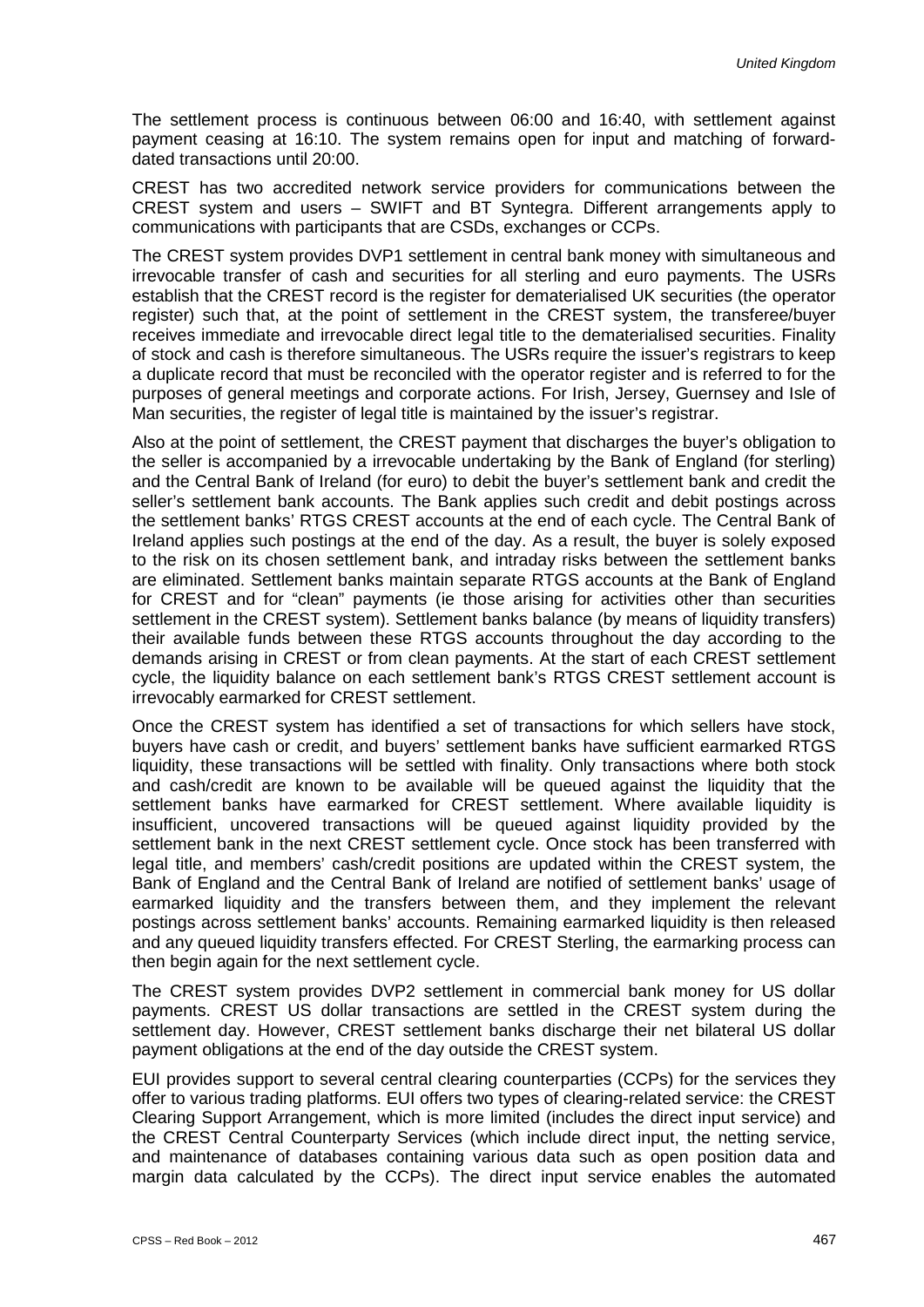creation of transactions on behalf of CREST members by a CREST central sponsor without the need for those participants to input or match such transactions themselves.

In July 2002, the CCP service for trades made through the London Stock Exchange's electronic orderbook was expanded to include the option of settlement netting. As a result of this enhancement, CREST users who opt for the service have only one settlement instruction to settle in each line of stock as a result of a day's trading. Netting only applies to sufficiently similar contracts; and the settlement (with LCH and SIX x-clear as CCPs) takes place on T+3, as for non-netted electronic orderbook trades. Other CCPs have joined the EUI system in 2010 under the CREST clearing support arrangements.

### *4.3.1.5 Risk management*

CREST settlement banks are contractually bound to settle debts incurred in the CREST system by their customers. The settlement banks provide their customers with intraday credit in the CREST system, limiting their own exposure by setting up debit caps within the system; the CREST system itself provides no credit facilities. The debit cap represents the maximum debit position that a settlement bank is willing to assume for a given customer and is a combination of unsecured credit and secured credit advanced in return for a charge over securities held by their customer in the CREST system.

To increase the supply of intraday sterling liquidity available to the settlement banks, EUI and the Bank of England support a demand-driven auto-collateralisation repo arrangements whereby a purchasing CREST member may use eligible securities (mainly UK government securities) in the course of settlement to generate intraday sterling liquidity for its settlement bank.

The CREST system is supported by two data centres that are updated synchronously in real time.

### *4.3.1.6 Links to other systems*

The CREST system has cross-border links with Euroclear Bank SA/NV, Euroclear Nederland, Depository Trust and Clearing Corporation (DTCC), and SIX SIS Ltd. A wholly owned subsidiary of EUI (CREST Depository Limited), through a nominee, holds the underlying international securities in an account with the relevant CSD (either directly or through a custodian).

A holder of a foreign security in the CREST system receives a CREST Depository Interest (CDI), an English law instrument representing the holder's proprietary interest in the underlying international security, which is held on his behalf in the foreign CSD by the CREST nominee. A deed poll executed by CREST Depository Limited (CDL) sets out the holder's right against CDL to the underlying security. The CDI holder has legal title to the CDI and beneficially owns the underlying foreign security.

### *4.3.1.7 Pricing*

EUI regularly reviews its tariff arrangements in consultation with CREST participants and users to ensure that CREST services provide a consistent income stream for EUI, that different market sectors are not disadvantaged, and that economies of scale are returned to the market via tariff reductions or rebates.